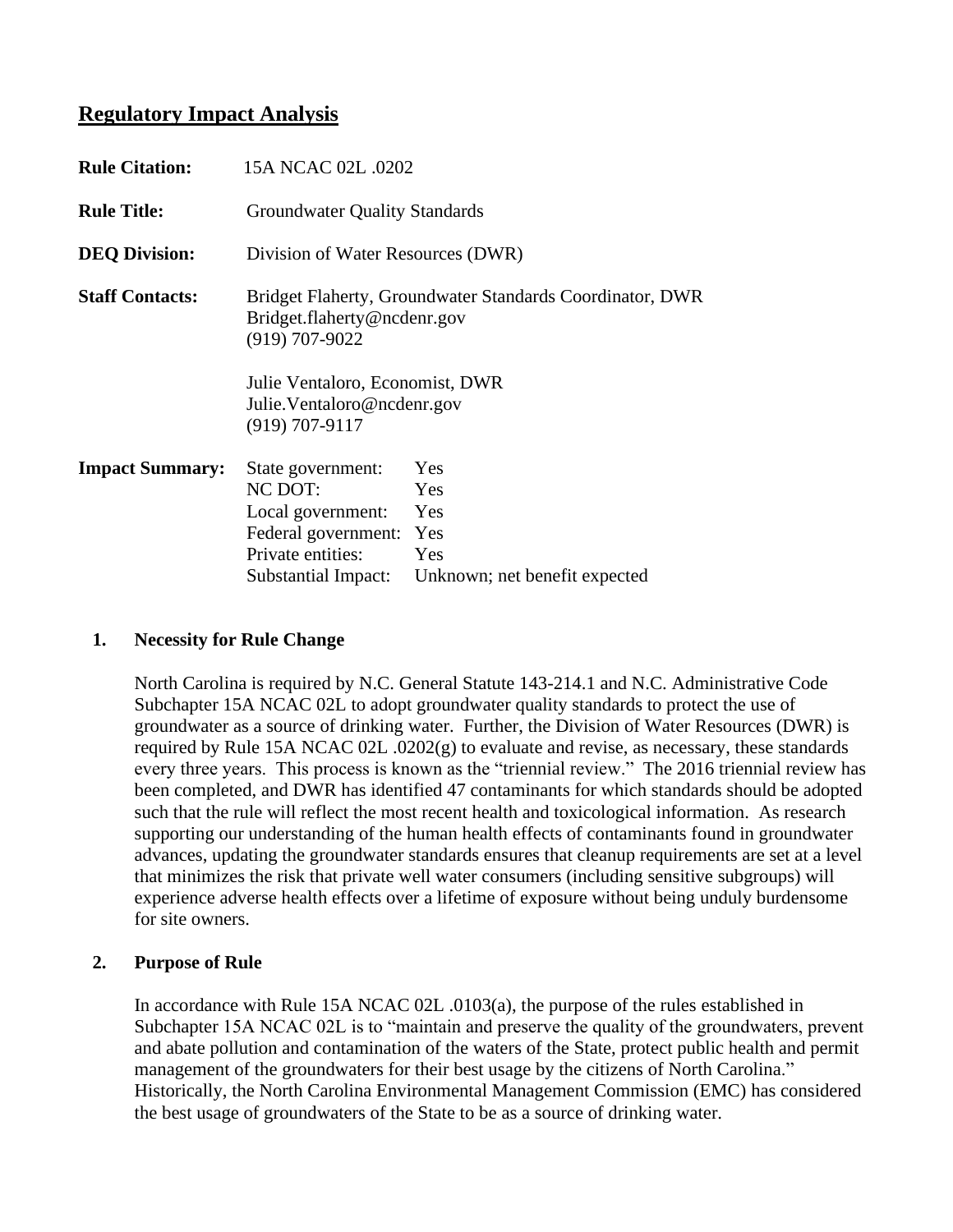The groundwater quality standards (hereafter referred to as "the standards" or "groundwater standards") for the protection of the groundwaters of the State are codified in subject Rule 15A NCAC 02L .0202. These standards represent the maximum allowable concentrations resulting from any discharge of contaminants to the land or waters of the State that may be tolerated without creating a threat to human health or that would otherwise render the groundwater unsuitable for its intended best usage. The standards are used by various State regulatory programs to protect groundwater as a source of drinking water. The standards should not be confused with "maximum contaminant levels" (MCLs) which are established as part of the federal Safe Drinking Water Act and apply only to the treated drinking water supplied by public drinking water systems.

The EMC is proposing to adopt groundwater quality standards for 47 contaminants. The proposed standards are based on the most current available toxicological information and other relevant health risk assessment data in accordance with the criteria for establishing groundwater standards found in 15A NCAC 02L .0202(d), (e), and (f).

# **2.1 Regulatory Programs that use the Groundwater Standards**

The groundwater standards are used primarily by the following State regulatory programs to establish target cleanup levels:

- [Brownfields](https://deq.nc.gov/about/divisions/waste-management/bf) (NC DEQ-DWM)
	- o reuse of abandoned or underutilized contaminated property;
- [Underground Storage Tanks](https://deq.nc.gov/about/divisions/waste-management/ust) (NC DEO-DWM)
	- o regulates USTs that store petroleum or certain hazardous substances;
	- o closure activities and corrective actions to address spills and releases from USTs;
- [Superfund](https://deq.nc.gov/about/divisions/waste-management/superfund-section) (NC DEQ-DWM)
	- o monitoring and remediation of hazardous substance and waste disposal sites;
	- o includes the [Inactive Hazardous Sites program,](https://deq.nc.gov/about/divisions/waste-management/waste-management-rules/inactive-hazardous-sites) which addresses contamination at more than 1,900 chemical spill or disposal sites and about 700 landfills that operated prior to 1982;
	- o includes the Dry-cleaning Solvent Cleanup program, which addresses contamination at dry cleaner sites;
- [Solid Waste](https://deq.nc.gov/about/divisions/waste-management/solid-waste-section) (NC DEQ-DWM)
	- o permitting and compliance of solid waste facilities that include municipal solid waste landfills, industrial waste landfills, and construction/demolition waste landfills;
- [Hazardous Waste](https://deq.nc.gov/about/divisions/waste-management/hw) (NC DEQ-DWM)
	- o prevention of hazardous substance release;
	- o groundwater monitoring to determine extent of contamination;
	- o cleanup of contaminated sites;
- [Non-Discharge](https://deq.nc.gov/about/divisions/water-resources/water-resources-permits/wastewater-branch/non-discharge-permitting) (NC DEQ-DWR)
	- o permitting of wastewater treatment and disposal/reuse systems while avoiding discharge to surface waters;
	- o includes wastewater irrigation, high-rate infiltration, residuals management;
- [Groundwater Protection](https://deq.nc.gov/about/divisions/water-resources/water-resources-permits/wastewater-branch/ground-water-protection/ground-water-programs) (NC DEQ-DWR)
	- o permitting and monitoring of injection, remediation, and recovery wells as well as some high capacity drinking water wells.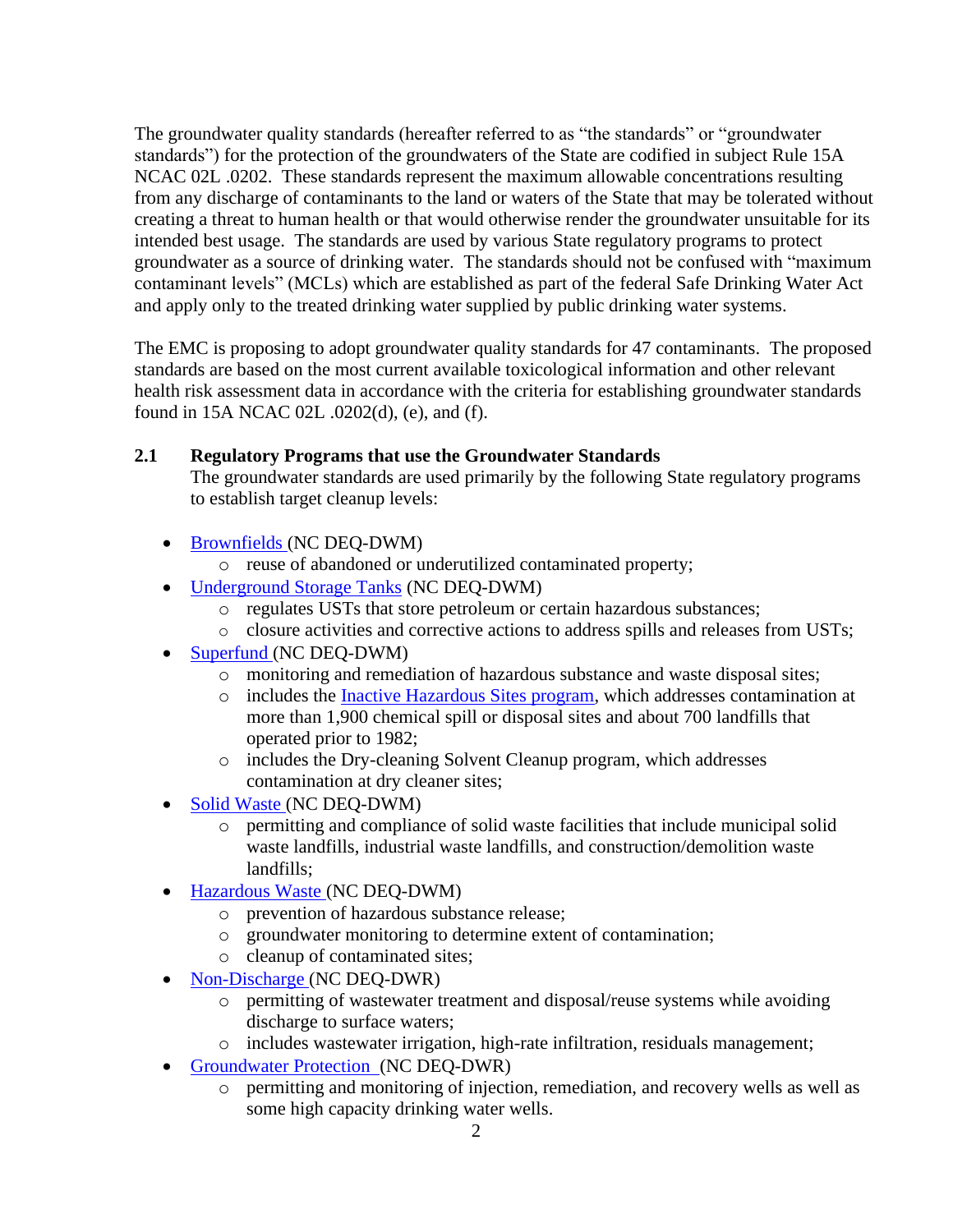- Asphalt Testing Program (NC DOT)
	- o under the [Roadside Environmental Unit,](https://apps.ncdot.gov/dot/directory/authenticated/UnitPage.aspx?id=2926) perform on-site testing of asphalt for Department construction activities.

# **3. Regulatory Baseline**

As part of the permanent rulemaking process, [North Carolina General Statute 150B-19.1](https://www.ncleg.net/EnactedLegislation/Statutes/HTML/ByChapter/Chapter_150B.html) requires agencies to quantify to the "greatest extent possible" the costs and benefits to affected parties of a proposed rule. To understand what the costs and benefits of the proposed rule changes would be to regulated parties, it is necessary to establish a regulatory baseline for comparison. For the purpose of this fiscal note, the following items are considered to comprise the baseline:

- the current version of Rule 15A NCAC 02L .0202 (effective March 6, 2018);
- the Practical Quantitation Limit for each contaminant (Table 1). This is consistent with 15A NCAC 02L .0202(c) which states that "substances which are **not naturally occurring** and for which **no standard is specified** shall not be permitted in concentrations at or above the practical quantitation limit. . . ."

Practical Quantitation Limit -- or "PQL" -- is defined in 15A NCAC 02L .0201 as "the lowest concentration of a given material that can be reliably achieved among laboratories within specified limits of precision and accuracy by a given analytical method during routine laboratory analysis."

Rule 15A NCAC 02L .0202 (b)(3) further clarifies: "Where naturally occurring substances exceed the established standard, the standard shall be the naturally occurring concentration as determined by the Director." Of the 40 organic contaminants in this rulemaking, none are considered "naturally occurring" and none have a standard already adopted; therefore, the PQL is the regulatory baseline for the 40 organic contaminants. Of the seven metal/inorganic contaminants, all seven can be found in their elemental form in the environment. Where these metals are found in groundwater at levels above natural background concentration, it is typically the result of anthropogenic inputs such as from industrial processes. For this reason, it is assumed that none of these metals will be found at natural background concentrations greater than their corresponding PQL. As such, the PQL will also be considered the regulatory baseline for all seven inorganic/metal contaminants.

The majority of PQLs used as the baseline in this analysis were established by either the DEQ Water Sciences Laboratory<sup>1</sup> or by commercial laboratories that have been certified by DEQ. PQLs were sought from commercial laboratories only for those contaminants for which a PQL was not available from the DEQ Water Sciences Laboratory.

PQLs can vary from laboratory to laboratory as well as within a laboratory based upon equipment used or other factors such as matrix effects and dilution; for this reason, we compared PQLs from several of the larger commercial laboratories certified by DEQ. In most

<sup>1</sup> *For PQL values:* NCDEQ Chemistry Laboratory "QA/QC Limits PQLs" [https://files.nc.gov/ncdeq/Water+Quality/Chemistry+Lab/Operations/Quality+Assurance/NCDENR\\_DWR\\_WSS\\_LAB\\_PQLs.pdf](https://files.nc.gov/ncdeq/Water+Quality/Chemistry+Lab/Operations/Quality+Assurance/NCDENR_DWR_WSS_LAB_PQLs.pdf)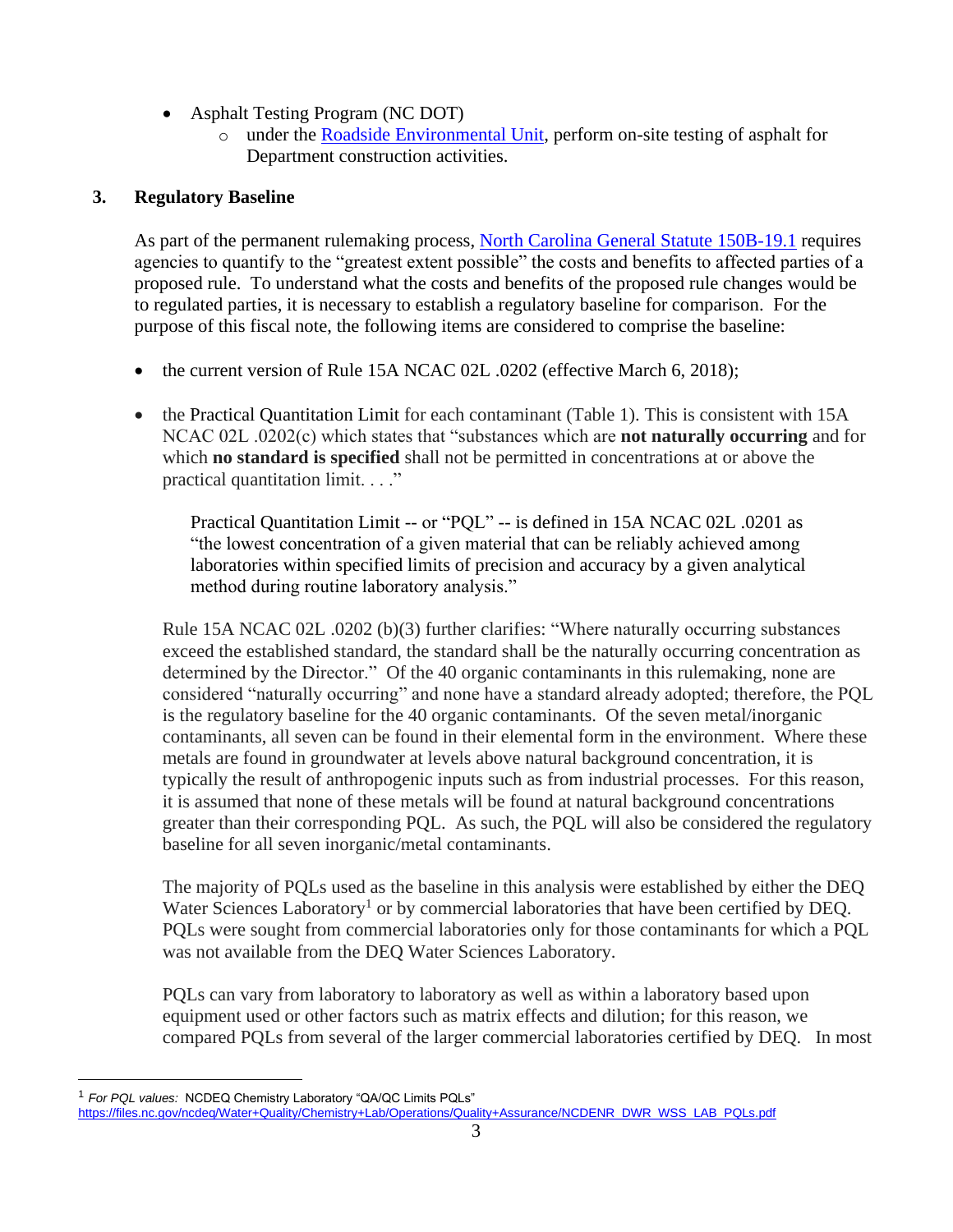cases, the PQLs reported by commercial laboratories for a given contaminant were uniformly higher or lower than our proposed standard; in those cases, we concluded that the selection of a PQL from a particular laboratory over another would have no effect on the impact of the proposed rule.

For a handful of contaminants, there was more variability between PQLs reported by different commercial laboratories. In the case of acetic acid, for example, one lab reported a PQL of 1,000 µg/L and another reported a PQL of 10,000 µg/L. In these cases, we considered the lowest reported PQLs as the regulatory baseline from which to compare the potential effects of our proposed standards. We reasoned that the lowest PQL best represented the capability of commercial laboratories and would be more typical of current regulatory requirements.

There were three contaminants for which a PQL was not available from either the DEQ Water Sciences Laboratory or a DEQ-certified commercial laboratory. For 1,4-dibromobenzene, we used a PQL from the DEQ Water Sciences Laboratory for the chemically-similar contaminant bromobenzene<sup>2</sup>. For acetochlor ESA and acetochlor OXA, we substituted the Lowest Concentration Minimum Reporting Level (LCMRL) as reported in EPA Method 535<sup>3</sup> for the PQL. As described in EPA 815-R-11-001 the LCMRL "represents an estimate of the lowest concentration of a compound that can be quantitatively measured by members of a group of experienced drinking water laboratories."

It is important to note that Interim Maximum Allowable Concentrations (IMAC) have been established, per Rule 15A NCAC 02L .0202, for 44 of the 47 contaminants proposed for adoption; however, because IMACs are established on a temporary basis by the Director of DWR -- and not through the permanent rulemaking process -- they are not considered the regulatory baseline. The estimated fiscal impact of the proposed rulemaking would likely be considerably reduced in most cases if this analysis were to take into account the 44 existing IMACs when these health-based values are higher than the PQL. The contaminants for which there is not an existing IMAC are: 2,6-dinitrotoluene; perfluorooctane sulfonic acid (PFOS); and strontium.

There are five contaminants for which the proposed standard is lower than the IMAC: acetochlor ESA, acetochlor OXA, 2,4-dinitrotoluene, n-butanol, and perfluorooctanoic acid (PFOA). Compared to the current IMACs, these proposed standards could potentially increase remediation costs at sites for which one or more of these contaminants is the driver. The impact of the proposed standards in relationship to the IMACs for these contaminants is summarized in Section 7; however, the main focus of this analysis is the impact as compared to the PQLs. The North Carolina Office of State Budget and Management considers the PQLs to be the regulatory baseline because of the temporary nature of the IMACs and their creation outside of the rulemaking process. Generally, temporary rules are not part of the regulatory baseline because of their time-limited status and because they have not been subject to the

<sup>2</sup> *For identification of chemically-similar contaminant to 1,4-dibromobenzene*: U.S. EPA Chemistry Dashboard <https://comptox.epa.gov/dashboard/dsstoxdb/results?search=DTXSID4024012#similar-molecules>

<sup>3</sup> *For LCMRL values for Acetochlor ESA and OXA:* U.S. EPA Document # EPA/600/R-05/053 "Method 535. Measurement of Chloroacetanilide and other Acetamide herbicide degradates in drinking water by solid phase extraction and liquid chromoatography/tandem mass spectrometry (LC/MS/MS)" Version 1.1, April 2005, J.A. Shoemaker, M.V. Bassett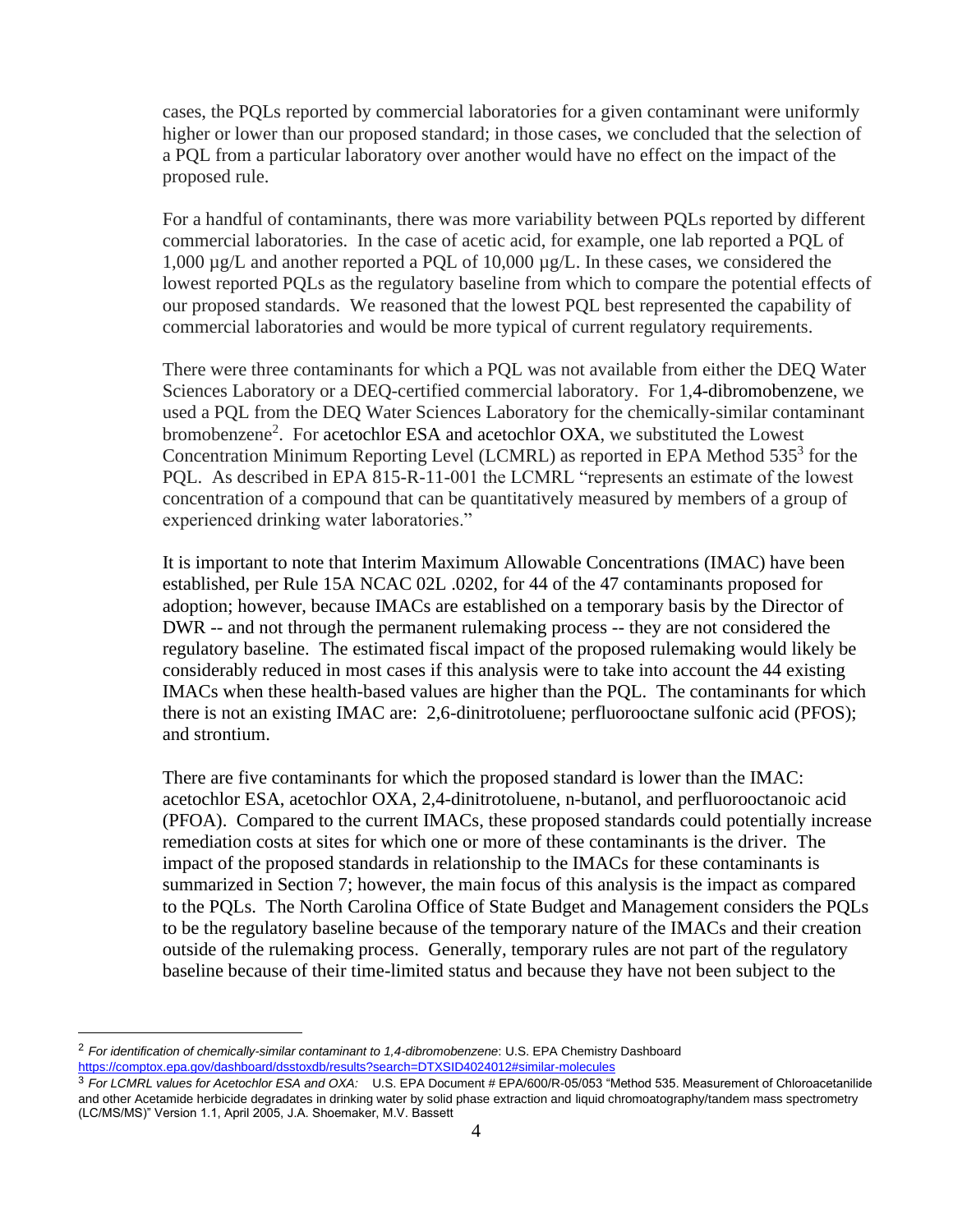permanent rulemaking process, particularly economic analysis, public comment, and external review.

### **4. Proposed Changes to the Baseline**

The only proposed changes to the subject rule are the adoption of standards for the 47 contaminants listed in Table 1. No changes are proposed to the existing standards already in rule. Of these 47 contaminants, 7 are metals/inorganics and 40 are organics. They include pesticides/herbicides, petroleum products/fuels, and chemical manufacturing/industrial solvents. Most have multiple uses that cross industries and regulatory programs.

## **Table 1: Groundwater Standards Proposed for Adoption**

|                          |                                                          |                     | <b>POL</b><br>all reported in µg/L (ppb) |                         |                                       |                |     |                                 |                                               |
|--------------------------|----------------------------------------------------------|---------------------|------------------------------------------|-------------------------|---------------------------------------|----------------|-----|---------------------------------|-----------------------------------------------|
| <b>Contaminant</b>       | <b>Proposed</b><br><b>Standard</b><br>$\mu$ g/L<br>(ppb) | <b>State</b><br>Lab | #1                                       | #2                      | <b>Certified Commercial Lab</b><br>#3 | #4             | #5  | <b>Based on</b><br><b>LCMRL</b> | Is the<br>proposed<br>standard<br>$\leq$ PQL? |
| <b>Metals/Inorganics</b> |                                                          |                     |                                          |                         |                                       |                |     |                                 |                                               |
| antimony and compounds   | $\mathbf{1}$                                             | 10                  |                                          |                         |                                       |                |     |                                 | Yes                                           |
| beryllium and compounds  | $\overline{4}$                                           | 5.0                 |                                          |                         |                                       |                |     |                                 | Yes                                           |
| cobalt and compounds     | $\mathbf{1}$                                             | 50                  |                                          |                         |                                       |                |     |                                 | Yes                                           |
| strontium and compounds  | 2,000                                                    | 10                  |                                          |                         |                                       |                |     |                                 | N <sub>o</sub>                                |
| thallium and compounds   | $\overline{2}$                                           | 2.0                 |                                          |                         |                                       |                |     |                                 | Yes                                           |
| tin (inorganic forms)    | 2,000                                                    | 10                  |                                          |                         |                                       |                |     |                                 | N <sub>o</sub>                                |
| vanadium and compounds   | $\overline{7}$                                           | 10                  |                                          |                         |                                       |                |     |                                 | Yes                                           |
| <b>Organics</b>          |                                                          |                     |                                          |                         |                                       |                |     |                                 |                                               |
| acetic acid              | 5,000                                                    |                     |                                          | 1,000                   |                                       | 10,000         |     |                                 | N <sub>o</sub>                                |
| acetochlor               | 100                                                      |                     |                                          | 4.0                     |                                       |                |     |                                 | No                                            |
| acetochlor ESA           | 500                                                      |                     |                                          |                         |                                       |                |     | 0.4                             | N <sub>o</sub>                                |
| acetochlor OXA           | 500                                                      |                     |                                          |                         |                                       |                |     | 0.5                             | No                                            |
| acetophenone             | 700                                                      |                     | $\overline{4}$                           | 10                      | 10                                    | $\overline{2}$ | 10  |                                 | No                                            |
| acrolein                 | $\overline{4}$                                           |                     | 5                                        | 20                      | 10                                    | 100            | 10  |                                 | Yes                                           |
| alachlor                 | $\overline{2}$                                           |                     |                                          | $\overline{\mathbf{4}}$ |                                       | 6              |     |                                 | Yes                                           |
| aldrin                   | 0.002                                                    | 0.03                |                                          |                         |                                       |                |     |                                 | Yes                                           |
| benzyl alcohol           | 700                                                      | 30                  |                                          |                         |                                       |                |     |                                 | N <sub>o</sub>                                |
| bromomethane             | 10                                                       | $\overline{2}$      |                                          |                         |                                       |                |     |                                 | No                                            |
| n-butanol                | 590                                                      |                     |                                          | 50                      |                                       | 250            | 50  |                                 | N <sub>o</sub>                                |
| sec-butanol              | 10,000                                                   |                     | 5,000                                    | 5,000                   |                                       |                | 250 |                                 | N <sub>o</sub>                                |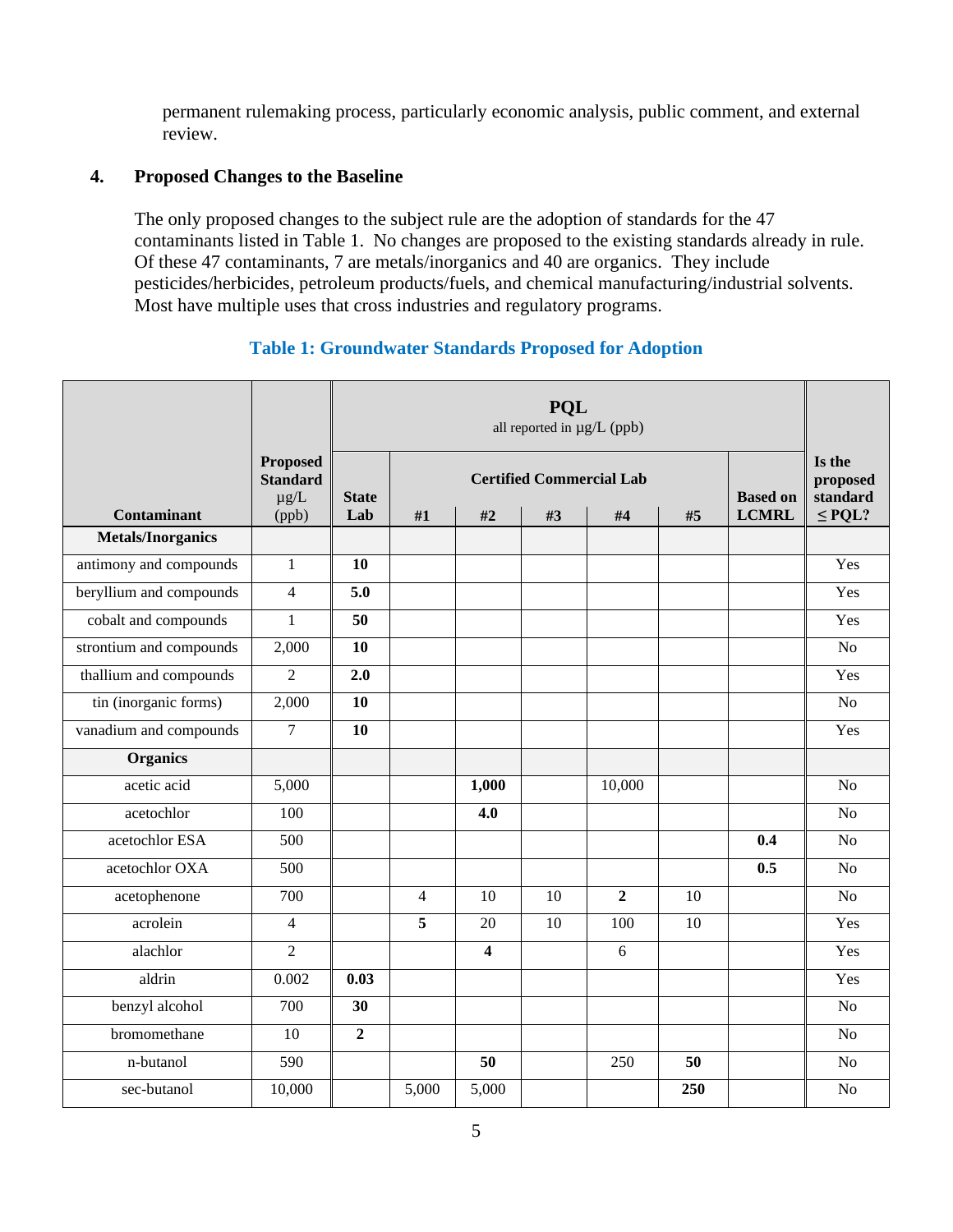|                                                                       |                                                 |              | <b>PQL</b><br>all reported in µg/L (ppb)           |        |                |                         |        |              |                                |
|-----------------------------------------------------------------------|-------------------------------------------------|--------------|----------------------------------------------------|--------|----------------|-------------------------|--------|--------------|--------------------------------|
|                                                                       | <b>Proposed</b><br><b>Standard</b><br>$\mu$ g/L | <b>State</b> | <b>Certified Commercial Lab</b><br><b>Based on</b> |        |                |                         |        |              | Is the<br>proposed<br>standard |
| Contaminant<br>4-chlorotoluene                                        | (ppb)<br>24                                     | Lab<br>1     | #1                                                 | #2     | #3             | #4                      | #5     | <b>LCMRL</b> | $\leq$ PQL?<br>No              |
| dalapon                                                               | 200                                             |              | 5                                                  | 5.0    |                | $\overline{\mathbf{4}}$ |        |              | No                             |
| 1,4-dibromobenzene                                                    | 70                                              | $1^+$        |                                                    |        |                |                         |        |              | No                             |
| dichloroacetic acid                                                   | 0.7                                             |              |                                                    | 1.0    | $\mathbf{1}$   |                         |        |              | Yes                            |
| p,p'-DDE                                                              | 0.1                                             | 0.03         |                                                    |        |                |                         |        |              | No                             |
| 2,4-dichlorophenol                                                    | 0.98                                            | 10           |                                                    |        |                |                         |        |              | Yes                            |
| 2,4-dinitrotoluene                                                    | 0.05                                            | 10           |                                                    |        |                |                         |        |              | Yes                            |
| 2,6-dinitrotoluene                                                    | 0.05                                            | 10           |                                                    |        |                |                         |        |              | Yes                            |
| dinoseb                                                               | $\overline{7}$                                  | 0.6          |                                                    |        |                |                         |        |              | No                             |
| diphenyl ether                                                        | 180                                             |              | 10                                                 | 10     | 10             | $\overline{2}$          |        |              | No                             |
| diquat                                                                | 20                                              |              |                                                    | 2.0    |                |                         |        |              | No                             |
| endosulfan sulfate                                                    | 40                                              | 0.03         |                                                    |        |                |                         |        |              | No                             |
| endothall                                                             | 100                                             |              |                                                    | 10     |                | 20                      |        |              | No                             |
| alpha-                                                                | 0.006                                           |              | 0.04                                               | 0.0013 |                | 0.01                    | 0.02   |              | $\rm No$                       |
| hexachlorocyclohexane<br>beta-                                        | 0.02                                            |              | 0.04                                               | 0.0013 |                | 0.01                    | 0.02   |              | No                             |
| hexachlorocyclohexane                                                 |                                                 |              |                                                    |        |                |                         |        |              |                                |
| 2-hexanone                                                            | 40                                              |              | 10                                                 | 10     | 5              | 10                      | 10     |              | No                             |
| 4-isopropyltoluene                                                    | 25                                              | $\mathbf{1}$ |                                                    |        |                |                         |        |              | No                             |
| methyl isobutyl ketone                                                | 100                                             |              | 10                                                 | 10     |                | 10                      | 10     |              | No                             |
| methyl methacrylate                                                   | 25                                              |              | 5                                                  | 2.0    | $\overline{c}$ | 5                       | 10     |              | No                             |
| 1-methylnapthalene                                                    | 1                                               |              | 1.6                                                | 0.8    | 10             | 0.5                     | 1      |              | $\rm No$                       |
| 2-methylphenol                                                        | 400                                             | 10           |                                                    |        |                |                         |        |              | No                             |
| perfluorooctane sulfonic<br>acid (PFOS) and<br>perfluorooctanoic acid | $0.07\,$                                        |              | 0.002                                              | 0.002  |                | $\overline{2}$          | 0.002  |              | No                             |
| (PFOA) (Total)                                                        |                                                 |              |                                                    |        |                |                         |        |              |                                |
| Propylene glycol                                                      | 100,000                                         |              | 50,000                                             | 10,000 |                | 10,000                  | 10,000 |              | $\rm No$                       |
| 1,2,4,5-tetrachlorobenzene                                            | $\overline{2}$                                  |              | 5                                                  | 10     | 10             | $\overline{2}$          | 10     |              | Yes                            |
| 1,1,1,2-tetrachloroethane                                             | $\mathbf{1}$                                    | $\mathbf{1}$ |                                                    |        |                |                         |        |              | Yes                            |
| 1,1,2-trichloroethane                                                 | 0.6                                             | $\mathbf{1}$ |                                                    |        |                |                         |        |              | Yes                            |
| 2,4,5-trichlorophenol                                                 | 63                                              | 10           |                                                    |        |                |                         |        |              | N <sub>o</sub>                 |
| 2,4,6-trichlorophenol                                                 | $\overline{4}$                                  | 10           |                                                    |        |                |                         |        |              | Yes                            |

<sup>+</sup> PQL for chemically-similar compound bromobenzene;

Values shown in **bold** indicate regulatory baseline for purposes of this fiscal analysis, as described in Section 3.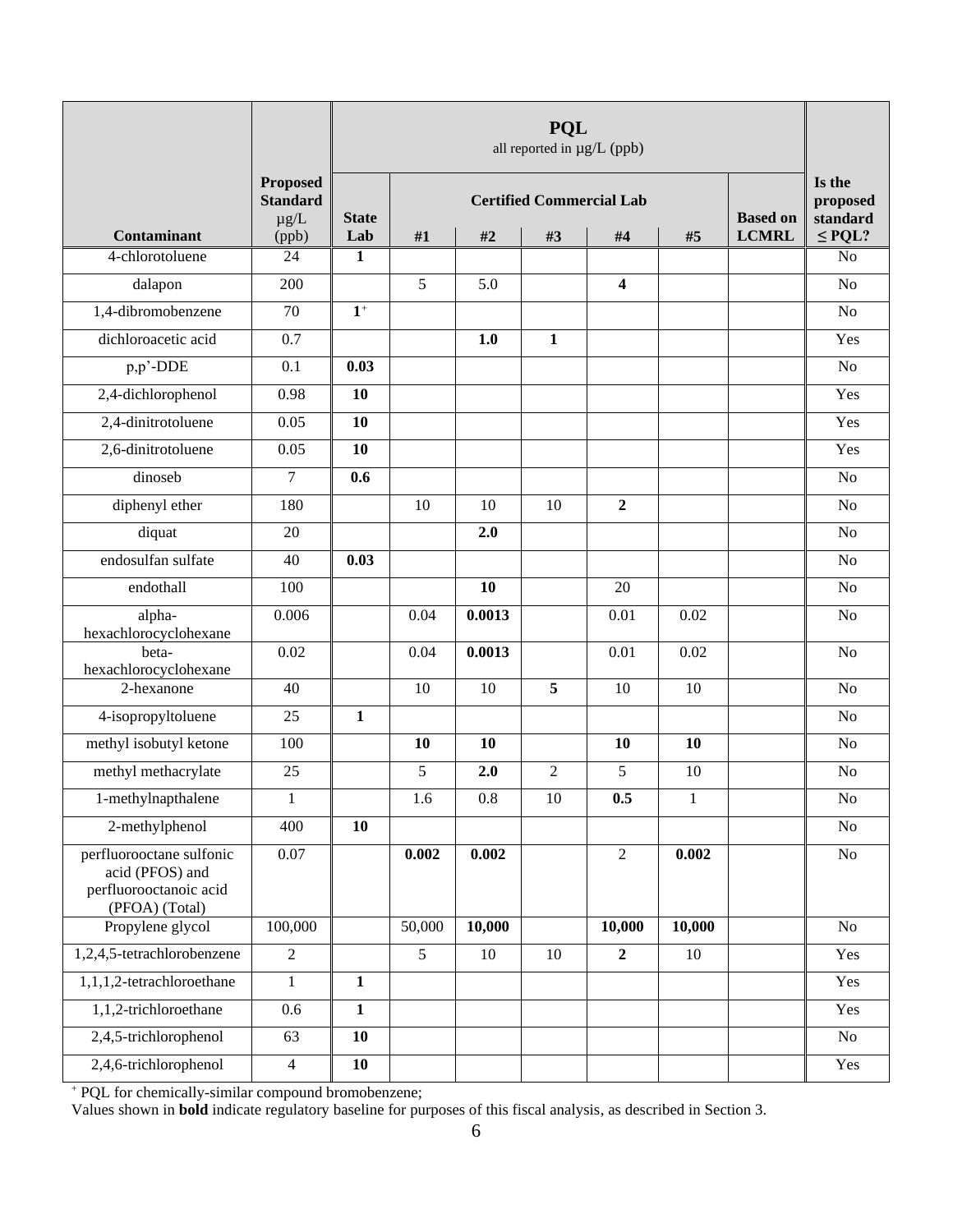# **5. Human Health Outcomes and the Environment**

The contaminants for which we are proposing standards are encountered in the environment at a wide range of sites. These sites can include chemical industry, furniture industry, abandoned hazardous waste, landfills, metalworking, wood treating, printing, plating, asphalt testing, and military facilities. We encounter solvents at furniture manufacturing and restoration, textile, wood treating, landfill and paint and printing sites. We encounter pesticides, herbicides, intermediates and solvent carriers at sites where agricultural chemicals have been stored, disposed or spilt during mixing. Metals are frequently found in groundwater at metal working, finishing, and plating sites. In addition to direct releases, some contaminants change the chemistry of the subsurface and mobilize naturally-occurring metals.

One tool we use to help protect groundwater from this ubiquitous usage and potential discharge of chemicals is the set of groundwater standards codified in Rule 15A NCAC 02L .0202. These standards are adopted to prevent chemical contamination of the groundwaters of the state so that they can be suitable for use as a source of drinking water.

Because the standards are established for the protection of waters that may be used for human consumption, it is critical to consider how the proposed standards could affect public health outcomes. The population that is potentially most directly affected by a change to the standards are the over three million North Carolina residents who use self-supported domestic water (i.e., wells)<sup>4</sup>. The residents who rely on public groundwater supplies are not covered by this analysis because the North Carolina groundwater standards are not applicable to these systems. Public drinking water systems are regulated under separate federal "maximum contaminant levels" (MCLs).

All of the groundwater standards proposed in this rulemaking are supported by the most recent health effects data or odor and taste thresholds published by the U.S. Environmental Protection Agency (EPA) or other relevant peer-reviewed, published data. For example, when developing standards, DWR often consults EPA's Integrated Risk Information System (IRIS) database. The IRIS database provides high-quality risk assessments that detail the potential human health effects of hundreds of different chemicals and provide toxicological information necessary to develop standards that are protective of human health.

The majority of this regulatory impact analysis is concerned with quantifiable and nonquantifiable costs and benefits to regulated parties and government agencies. In order to consider these economic impacts, we had to establish a regulatory baseline. Discussed in Section 3, the regulatory baseline we used is the Practical Quantitation Limit, or PQL. The PQL is a technologybased value used by laboratories to communicate their confidence in their test results. The PQL is not based on health effects data; as such, it should not be compared to a groundwater standard for purposes of determining human health impacts.

To further explain, in this analysis we compare the proposed groundwater standards to the PQLs when considering costs to regulated parties. This is because the adoption of the standard will replace the PQL as the regulatory baseline – the standard and the PQL can be compared when

<sup>&</sup>lt;sup>4</sup> For estimated number of private groundwater well users in North Carolina: <https://epi.dph.ncdhhs.gov/oee/wellwater/figures.html>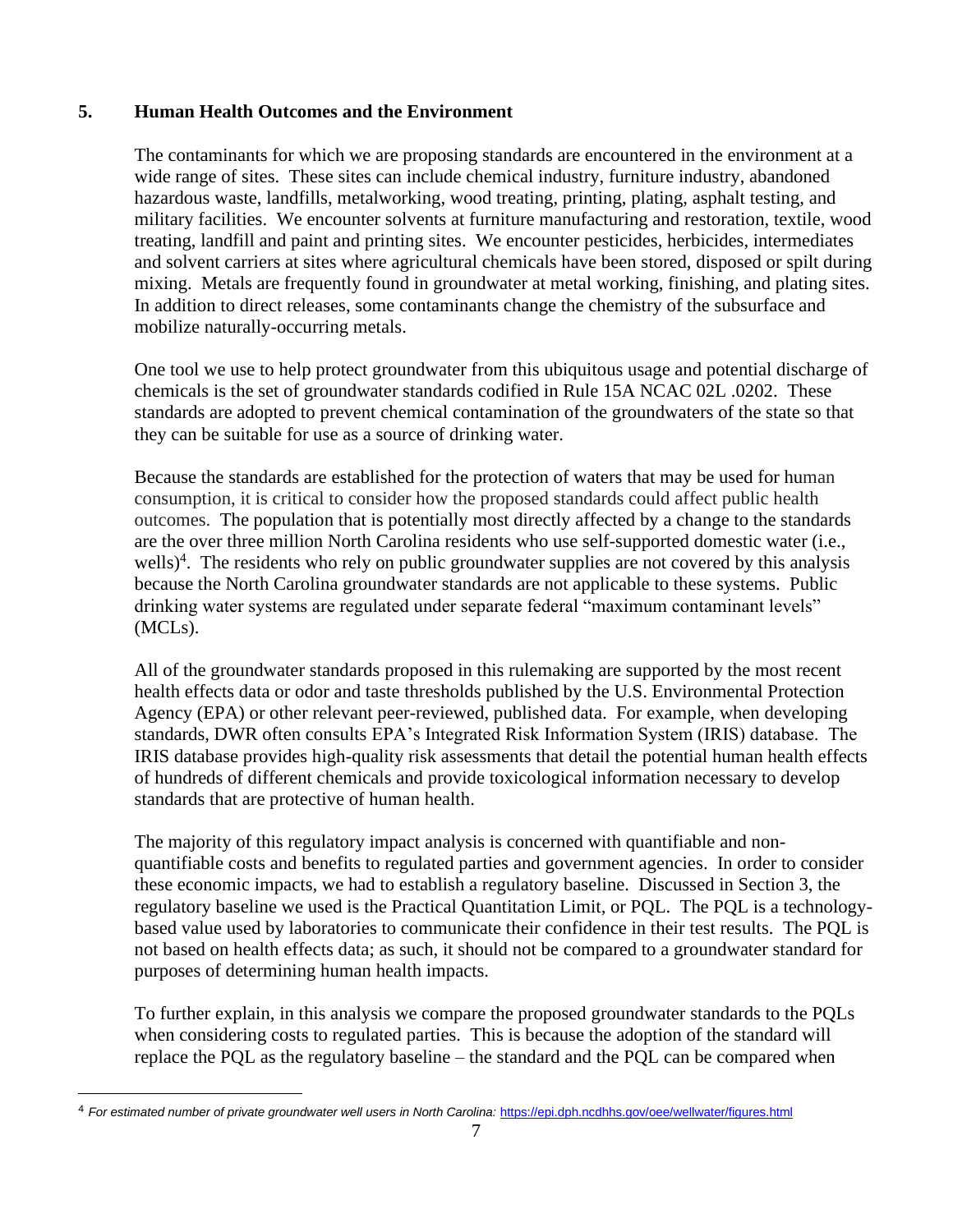looking at regulatory effects. But it would not be appropriate to compare the standards to the PQL when considering human health effects because the standard is a health- or aesthetics-based value and the PQL is not. The PQL does not inform the level of human health protection of the standard.

Some of the proposed standards in this rulemaking are numerically higher than the PQL and may therefore provide some measure of regulatory relief. Although providing regulatory relief, the higher standards will not adversely affect health outcomes of consumers of well water. This is because neither the PQLs nor the proposed standards surpass the risk management levels established in Rule 15A NCAC 02L .0202(d). For example, for p,p'-DDE (a breakdown product of commercial pesticide DDT, a known carcinogen) the PQL is 0.03 µg/L and the proposed standard is 0.1 µg/L. Although the standard is higher than the PQL, and that could provide regulatory relief, neither the PQL nor the standard surpasses the lifetime cancer risk of one in a million, as required by Rule 15A NCAC 02L .0202(d)(2). In this context, the two values can be considered equivalent as far as managing lifetime cancer risk. In another example, the PQL for dinoseb (an herbicide known to be toxic, but not classified as a carcinogen) is 0.6 µg/L and the proposed standard is 7 µg/L. For this contaminant, the PQL and the higher standard can be considered equivalent in that neither value surpasses the systemic threshold concentration as required by Rule 15A NCAC 02L .0202(d)(1). In other words, there would not be an increase in the appreciable risk of deleterious effects during a lifetime from daily exposure at either level. In both scenarios, the cleanup goals established using the technology-based PQLs provided a conservative level of protection that exceeded the point at which there would be no observable effects to the population. Therefore, setting a numerically higher standard that reflects a risk management threshold will not increase risk to public well water consumers. In short, adoption of these standards will reduce unnecessary regulatory burdens to owners of contaminated sites while maintaining at least an equivalent level of environmental, aesthetics, and human health protection.

The regulatory relief associated with this rulemaking could, in fact, provide an indirect benefit to the environment and human health. For some programs, regulatory relief will result in savings to funding sources for remediation projects. This would make funding available to more contaminated sites which would ultimately improve groundwater protections for consumers of private well water.

### **6. Costs and Benefits Analyses**

#### **6.1 Standards less than (or equal to) the PQL**

Rule 15A NCAC 02L .0202(b)(1) states: "Where the standard for a substance is less than the practical quantitation limit, the detection of that substance at or above the practical quantitation limit constitutes a violation of the standard." Of the 47 standards proposed in this rulemaking, 16 are lower than (or equal to) the PQL (Table 2). For these 16 contaminants, the PQL will remain the regulatory baseline upon adoption of the standards, and the adoption of standards will neither increase nor decrease regulatory requirements.

As discussed in Section 5 of this document, the adoption of these standards will not change the level of environmental or public health protection already in effect.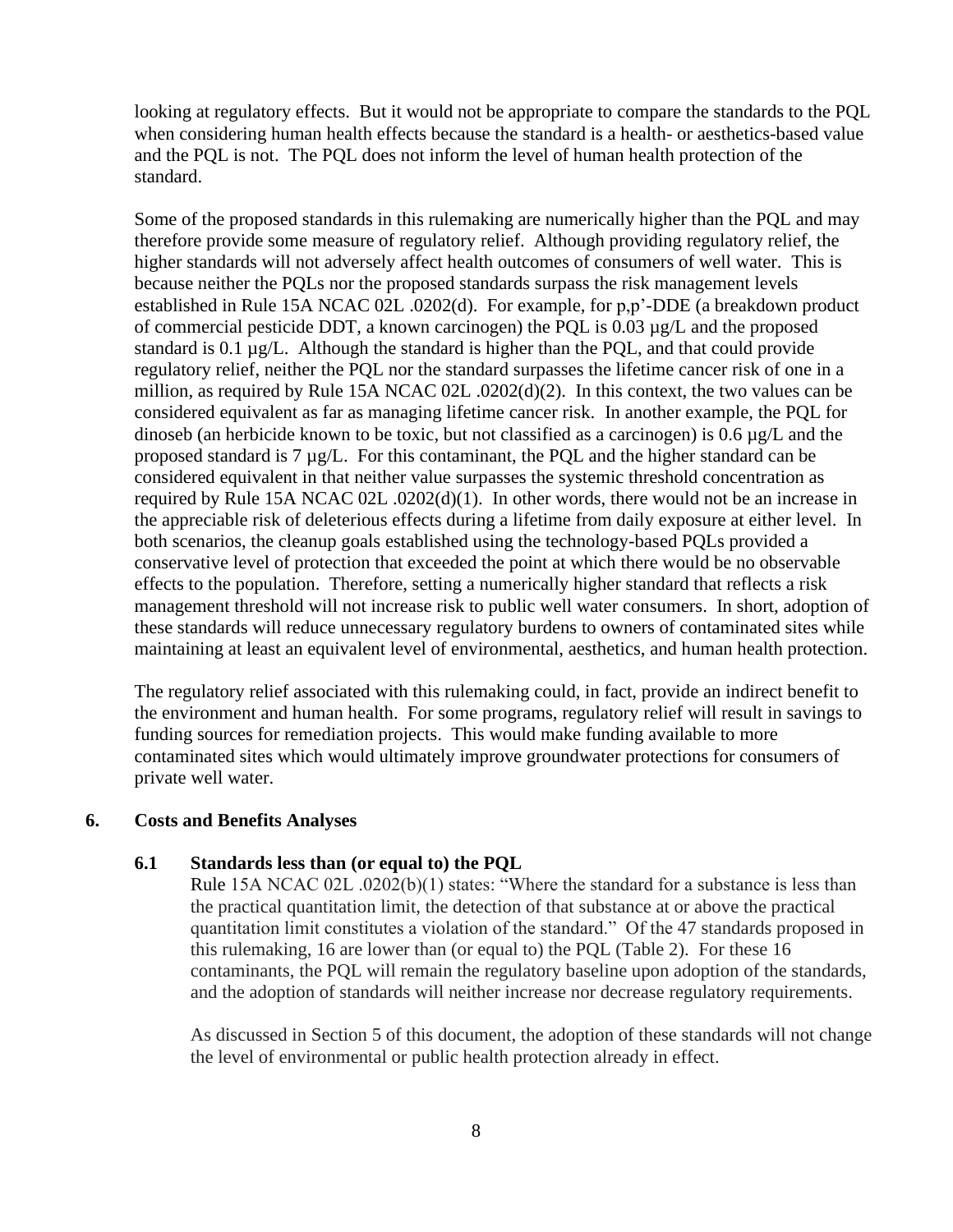For these reasons, the adoption of the 16 standards in Table 2 should have no quantifiable impact on regulated persons, at least for the foreseeable future, and no impact on public health outcomes.

| Contaminant                |
|----------------------------|
| <b>Metals/Inorganics</b>   |
| antimony and compounds     |
| beryllium and compounds    |
| cobalt and compounds       |
| thallium and compounds     |
| vanadium and compounds     |
| <b>Organics</b>            |
| acrolein                   |
| alachlor                   |
| aldrin                     |
| dichloroacetic acid        |
| 2,4-dichlorophenol         |
| 2,4-dinitrotoluene         |
| 2,6-dinitrotoluene         |
| 1,2,4,5-tetrachlorobenzene |
| 1,1,1,2-tetrachloroethane  |
| 1,1,2-trichloroethane      |
| 2,4,6-trichlorophenol      |

### **Table 2: Proposed Groundwater Standards that are Less than (or equal to) the PQL**

It is likely that environmental chemical testing methods and technologies will improve for some or all of these 16 contaminants over time, thereby allowing laboratories to achieve lower PQLs. In the event that a PQL is achieved that is lower than the standard, the standard would replace the PQL as the regulatory baseline. At that point, the standard would provide regulatory relief which could result in cost savings for remediation, monitoring, and permitting. It is impossible, however, to predict how fast – or how much – testing technology will improve for a given contaminant, so we have not attempted to quantify this possible future impact.

# **6.2 Standards greater than the PQL**

Of the 47 standards proposed in this rulemaking, 31 are greater than the PQL (Table 3). Unlike the 16 standards that are less than the PQL (Table 2), these 31 standards will replace the PQL as the regulatory baseline upon adoption of the rule. For purposes of this analysis, the adoption of these 31 standards will reduce unnecessary regulatory burden. As a result, there should be some economic benefit and no economic cost to regulated parties.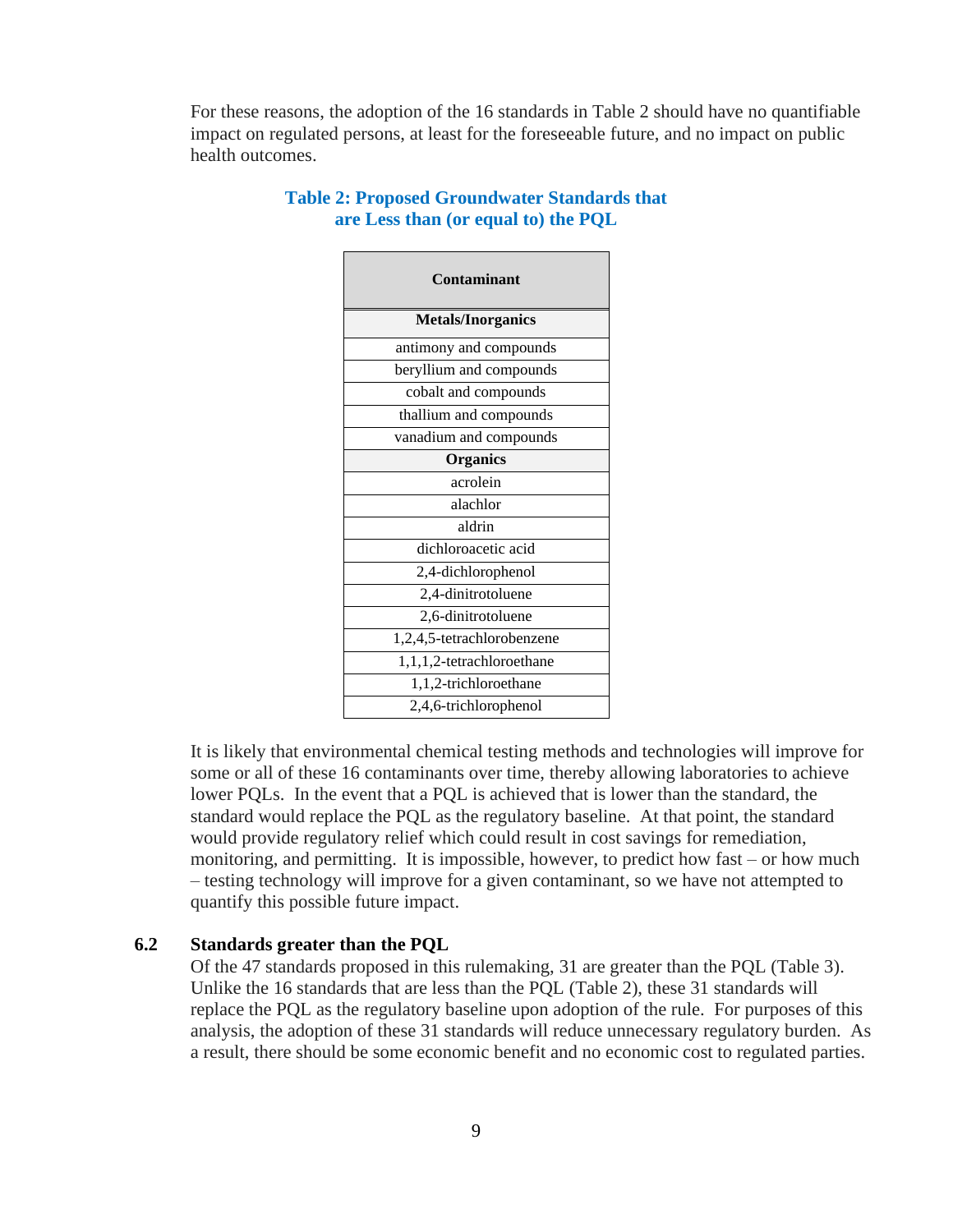The proposed standards are health-based values that take into account lifetime risks to human health from consumption of a contaminant. Neither the PQLs nor the proposed standards surpass the risk management levels established in Rule 15A NCAC 02L .0202(d). As such, the proposed standards are considered at least as protective of the environment, aesthetics, and human health as the technology-based PQL values.

| Contaminant                 |
|-----------------------------|
|                             |
| <b>Metals/Inorganics</b>    |
| strontium and compounds     |
| tin (inorganic forms)       |
| <b>Organics</b>             |
| acetic acid                 |
| acetochlor                  |
| acetochlor ESA              |
| acetochlor OXA              |
| acetophenone                |
| benzyl alcohol              |
| bromomethane                |
| n-butanol                   |
| sec-butanol                 |
| 4-chlorotoluene             |
| dalapon                     |
| 1,4-dibromobenzene          |
| p,p'-DDE                    |
| dinoseb                     |
| diphenyl ether              |
| diquat                      |
| endosulfan sulfate          |
| endothall                   |
| alpha-hexachlorocyclohexane |
| beta-hexachlorocyclohexane  |
| 2-hexanone                  |
| 4-isopropyltoluene          |
| methyl isobutyl ketone      |
| methyl methacrylate         |
| 1-methylnapthalene          |
| 2-methylphenol              |

# **Table 3: Proposed Groundwater Standards that are Greater than the PQL**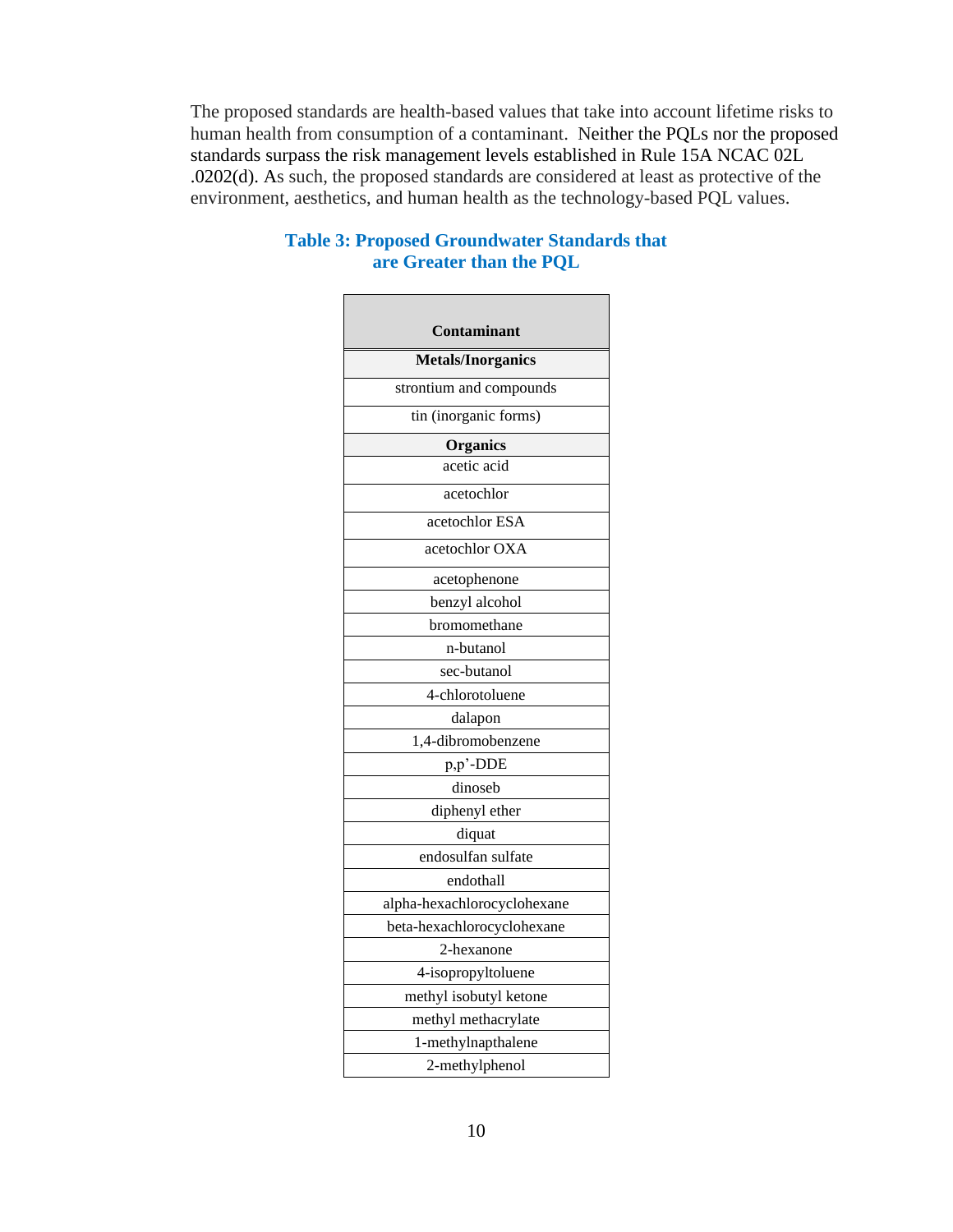| Contaminant                                                                          |
|--------------------------------------------------------------------------------------|
| perfluorooctane sulfonic acid (PFOS)<br>and perfluorooctanoic acid (PFOA)<br>(Total) |
| propylene glycol                                                                     |
| 2,4,5-trichlorophenol                                                                |

For contaminants in Table 3, there should be some economic benefit to regulated parties from having the regulatory threshold lowered. This benefit would be realized by those regulated parties for whom one (or more) of the contaminants listed in Table 3 is a main driver for their site remediation. For purpose of this analysis, driver contaminants are contaminants that are either potentially widespread or have the greatest economic cost in cleanup of sites.

As mentioned earlier, there are Interim Maximum Allowable Concentrations (IMACs) already in effect for 44 of the 47 contaminants. This includes all but two of the contaminants in Table 3: Strontium and compounds and PFOS. In practice, the regulatory requirement (i.e., cleanup goal) for contaminants with an approved IMAC is the IMAC; however, because we are considering the  $PQL - not$  the  $IMAC - as$  the baseline for this analysis, we must compare the economic impact of the proposed standard against the PQL.

At the same time, we recognize that because there are existing IMACs, the bulk of the benefit we report should be considered an *ongoing* benefit rather than a benefit that will begin at some point in the future. In other words, we are attempting to quantify the ongoing benefit to the regulated parties from the adoption of the standard as compared to the PQL, absent the IMAC.

Many of the regulatory programs that are subject to the groundwater standards use the standards in similar ways. It makes sense, then, that those programs for which one or more of the contaminants in Table 3 are the driver contaminants might benefit in similar ways. Monetizing these benefits was challenging for many of these programs, though, due to the degree of variability between sites, unpredictability of future contaminant levels, lack of available data, and the complex nature of groundwater remediation. We quantified impacts when possible, but more often, we described the impacts in qualitative terms.

### **6.2.1 Benefits, in general**

During preparation of this document, it became evident that a number of our regulatory programs would potentially benefit (or are already benefiting) in similar ways from the proposed standards. Benefits that can be generalized to multiple programs are listed below. Additional benefits (or lack thereof) specific to each regulatory program are discussed in greater detail under the programs' respective headings.

If a cleanup goal for a contaminant is relaxed (i.e., standard  $>$  PQL), and that contaminant is a driver for either monitoring or cleanup requirements, then the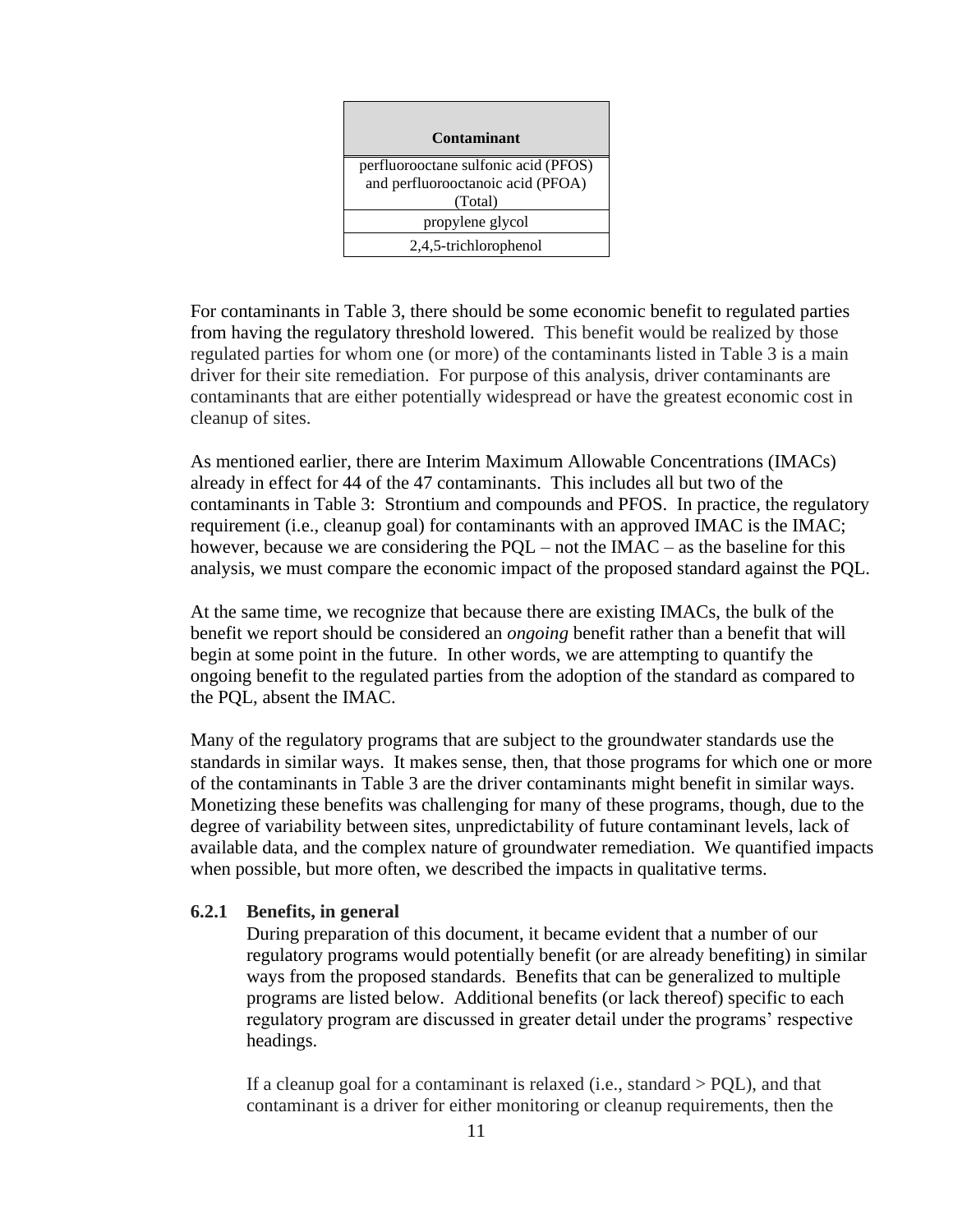responsible party for a regulated site may benefit in one of more of the following ways:

- Reduced frequency of monitoring: cost savings would include the labor costs to sample monitoring wells, analytical costs, and the costs of mapping and reporting results to DEQ. Decisions to allow reduced frequency of monitoring will be made by regulatory staff on a case-by-case basis.
- Reduced number of contaminants being monitored: costs saved include the cost to analyze the samples. Analytical costs vary widely by contaminant and laboratory.
- Reduced number of groundwater wells being monitored: costs saved include the cost to sample the well (labor costs). The cost savings realized by ceasing monitoring at a well will be somewhat reduced in the short term by the onetime costs associated with closing the well. Sites such as landfills, inactive hazardous waste sites, and USTs will incur these well closure costs at some point in time, regardless of the standard. But a numerically-higher standard may result in those costs being incurred years earlier.
- Reduced cleanup time: cost savings from completing groundwater remediation in a shorter period of time would largely be from spending less on operation and maintenance of the cleanup technology. These costs can be substantial and would likely make up the largest portion of cost savings realized from the proposed standards.
- Use of a more cost efficient cleanup technology: the type of technology used to reduce contaminant levels to the groundwater standard is site specific and depends on factors such as number and types of contaminants, contaminant properties, extent of contamination, hydrogeologic properties (soil and rock type), and cleanup goals. These factors, including the type of cleanup technology used at a site, will affect the time and cost to clean up groundwater.

The State agencies responsible for providing oversight of these regulatory programs could also realize potential benefits by freeing up staff capacity or funding resources that will be reinvested to address currently unmet needs:

• Regulated sites that achieve compliance with groundwater standards earlier – perhaps years earlier -- will require significantly less staff time in terms of oversight over the long term. This will reduce staff time spent on reviewing reports, analyzing data, and preparing correspondence per site. It will also result in the need for less travel to perform each site visit, which will save on fuel and vehicle maintenance costs. However, any savings to staff time and resources due to one project's early completion will be immediately reinvested to address the large backlog of other sites in need of staff attention across the state. For this reason, we did not expect any direct budgetary savings.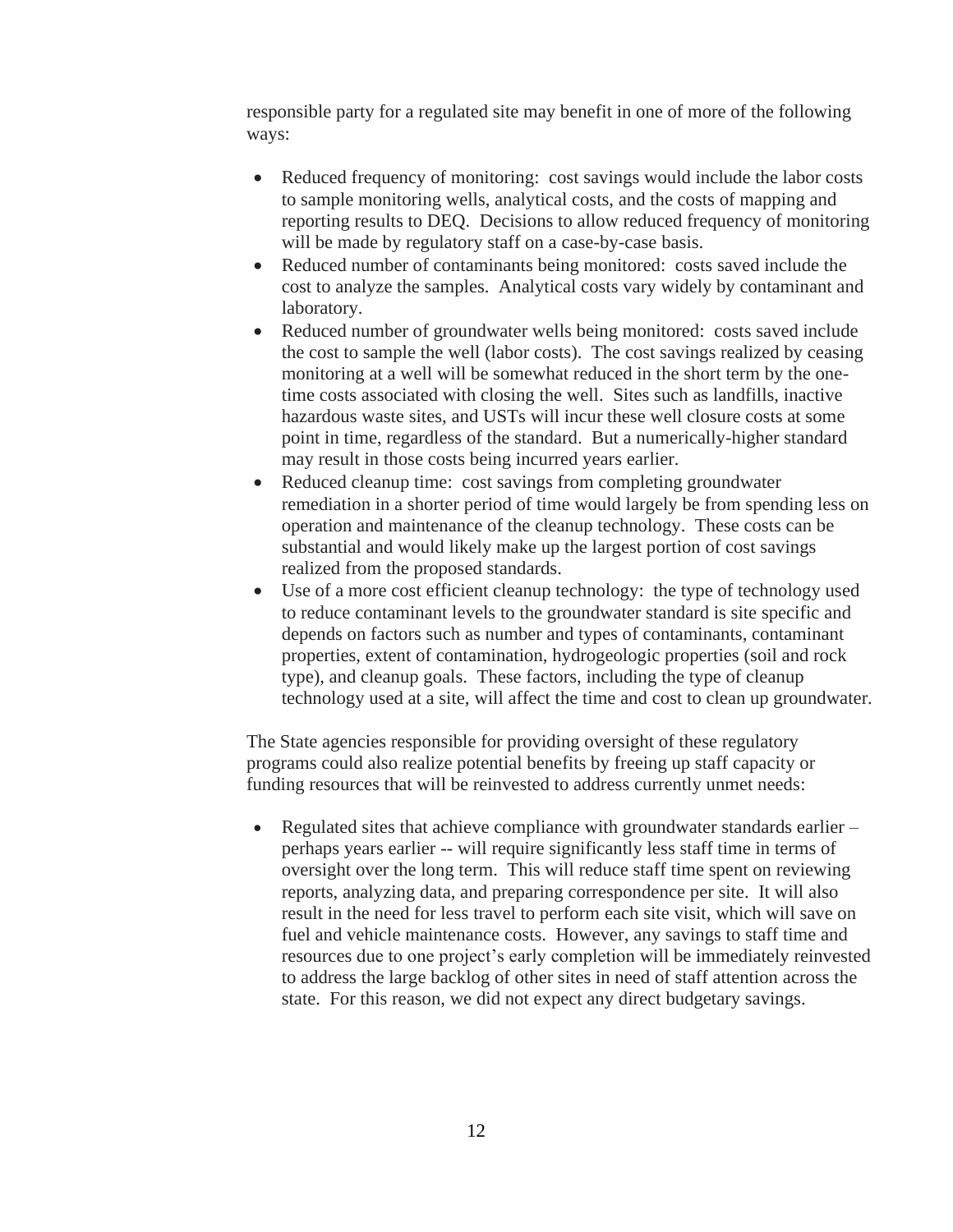### **6.2.2 Brownfields**

None of the contaminants in Table 3 are known drivers for cleanup of Brownfields sites. As such, the proposed standards would not have any economic impact on parties regulated under this program.

### **6.2.3 Hazardous Waste**

The primary purpose of the Hazardous Waste Section of DEQ is to prevent and reduce releases of hazardous waste and to clean up contaminated sites. Sources of hazardous waste can include, but are not limited to, industrial or manufacturing processes such as wood preservation, chemicals manufacturing, petroleum refining, pesticides manufacturing, iron and steel production, and explosives manufacturing. Hazardous waste can also come from discarded common household products such as batteries, fluorescent lightbulbs, cathode ray tubes, paint thinners, herbicides, and adhesives.

In North Carolina, sites with groundwater contaminated by hazardous waste are required to cleanup to the groundwater standard or, in the absence of a standard, to the PQL. Of the contaminants in Table 3, the Hazardous Waste Section identified only one proposed groundwater standard that could potentially result in a cost impact to regulated hazardous waste sites: perfluorococtane sulfonic acid ( $PFOS$ ) + perfluorooctanoic acid (PFOA) (Total). PFOS and PFOA are commonly-used man-made chemicals that have been used in manufacturing of fabrics, food packaging, carpet, and cookware. They are also present in aqueous film-forming foam (AFFF) which is used as a fire suppressant at military bases, fire training facilities, and airports and as a chemical fume suppressant at some types of industrial facilities.

The proposed standard for PFOS and PFOA is based on U.S. EPA drinking water health advisories<sup>5</sup> for PFOS and PFOA. These advisories considered the best available peer-reviewed laboratory studies of the health effects of these contaminants on rats and mice and also incorporated information from epidemiological studies from incidents of human exposure to these contaminants. Due to similarities in adverse effects that were observed following exposures to PFOS and PFOA and numerically-identical toxicity values, U.S. EPA recommends comparing the combined concentrations of PFOS and PFOA to the published health advisories. Therefore, the proposed groundwater standard for PFOS and PFOA will apply whether these contaminants are found individually or in combination.

For purposes of this analysis -- which relies on the PQL being the regulatory baseline in the absence of a standard – the proposed groundwater standard for PFOS + PFOA (Total) could provide some economic relief to regulated parties for which one or both of these contaminants is the driver for cleanup. The Hazardous Waste Section identified only one site -- a privately-owned chemical manufacturer -- at which PFOS or PFOA is driving groundwater cleanup. Two other sites are

<sup>5</sup> *For determination of combined PFOS/PFOA groundwater standard:* U.S. EPA drinking water health advisory [https://www.epa.gov/ground](https://www.epa.gov/ground-water-and-drinking-water/drinking-water-health-advisories-pfoa-and-pfos)[water-and-drinking-water/drinking-water-health-advisories-pfoa-and-pfos](https://www.epa.gov/ground-water-and-drinking-water/drinking-water-health-advisories-pfoa-and-pfos)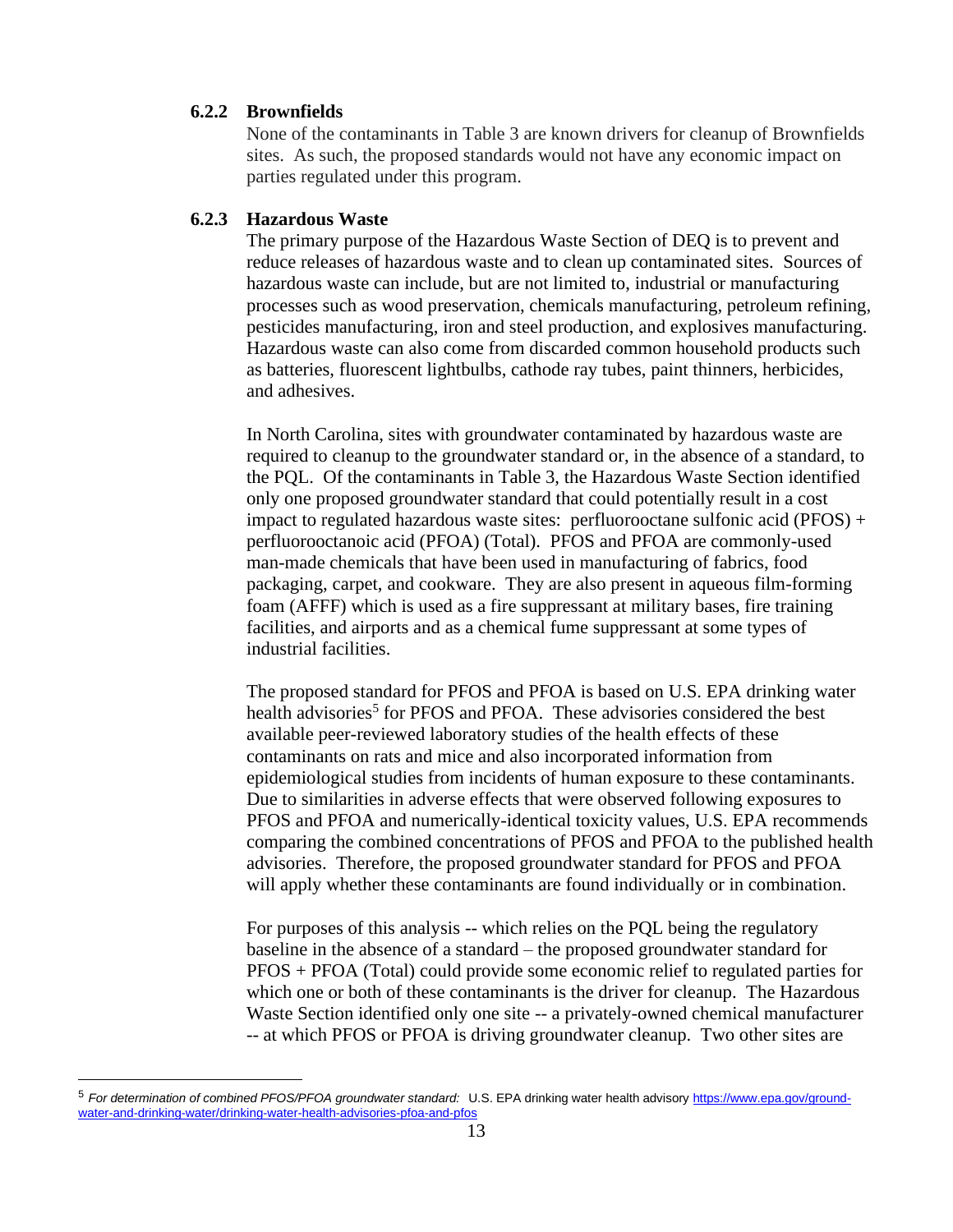currently required to sample for PFOS and PFOA – another privately-owned chemical manufacturer and a municipal-owned fire training facility; however, cleanup at these sites is not driven by the presence of PFOS or PFOA, so they are not expected to be impacted by the numerically higher standard.

Estimates of potential cost savings from the numerically higher standard were not provided for the one chemical manufacturing site. In the absence of quantifiable data for the one hazardous waste site, the general benefits summarized in Section 6.2.1 are applicable. The Hazardous Waste Section stated, though, that they do not expect an appreciable economic impact from adopting the proposed standard.

If we were to take into consideration the existing IMAC for PFOA, the potential regulatory benefit from the proposed combined standard would be reduced, eliminated, or possibly reversed. The size of the effect would depend, in part, on which of the contaminants -- PFOA or PFOS – is the driver contaminant. The IMAC for PFOA, which serves as the cleanup goal *in practice,* is 2 µg/L. For PFOS, there is no IMAC so the cleanup goal is the PQL, which is 0.002  $\mu$ g/L. The proposed combined groundwater standard for  $PFOS + PFOA$  (Total) is 0.07  $\mu$ g/L, which falls between the current cleanup goals for the two constituents. Because the cleanup goals for these two constituents are being combined into one standard - and that standard is higher for one contaminant and lower for the other -- the Hazardous Waste Section expects potential benefits from the higher PFOS standard to be offset by the potential costs from the lower PFOA standard. With that being said, we do not have enough information to predict whether the costs and benefits would be offset equally or whether there could be some net costs or net benefits. That would depend on factors that will vary from site to site such as whether one or both contaminants are being monitored, their relative concentrations, the scale and complexity of the remediation, and the available remediation technology.

We also considered whether there could be an outsized regulatory effect due to the fact that the PFOA cleanup goal is changing by a larger order of magnitude than the PFOS cleanup goal. We concluded that assumptions based on differences in order of magnitude would be overly speculative because of the variability between sites, unpredictability of future contaminant levels, lack of available data, and the complex nature of groundwater remediation. Data was not available to monetize these various cost and benefit scenarios.

### **6.2.4 Superfund**

The potential impacts on parties regulated under Superfund are as follows:

### **6.2.4.1 Dry Cleaning Solvent Cleanup**

None of the contaminants in Table 3 are known drivers for cleanup of dry cleaning solvent sites. As such, the proposed standards would not have any economic impact on parties regulated under this program.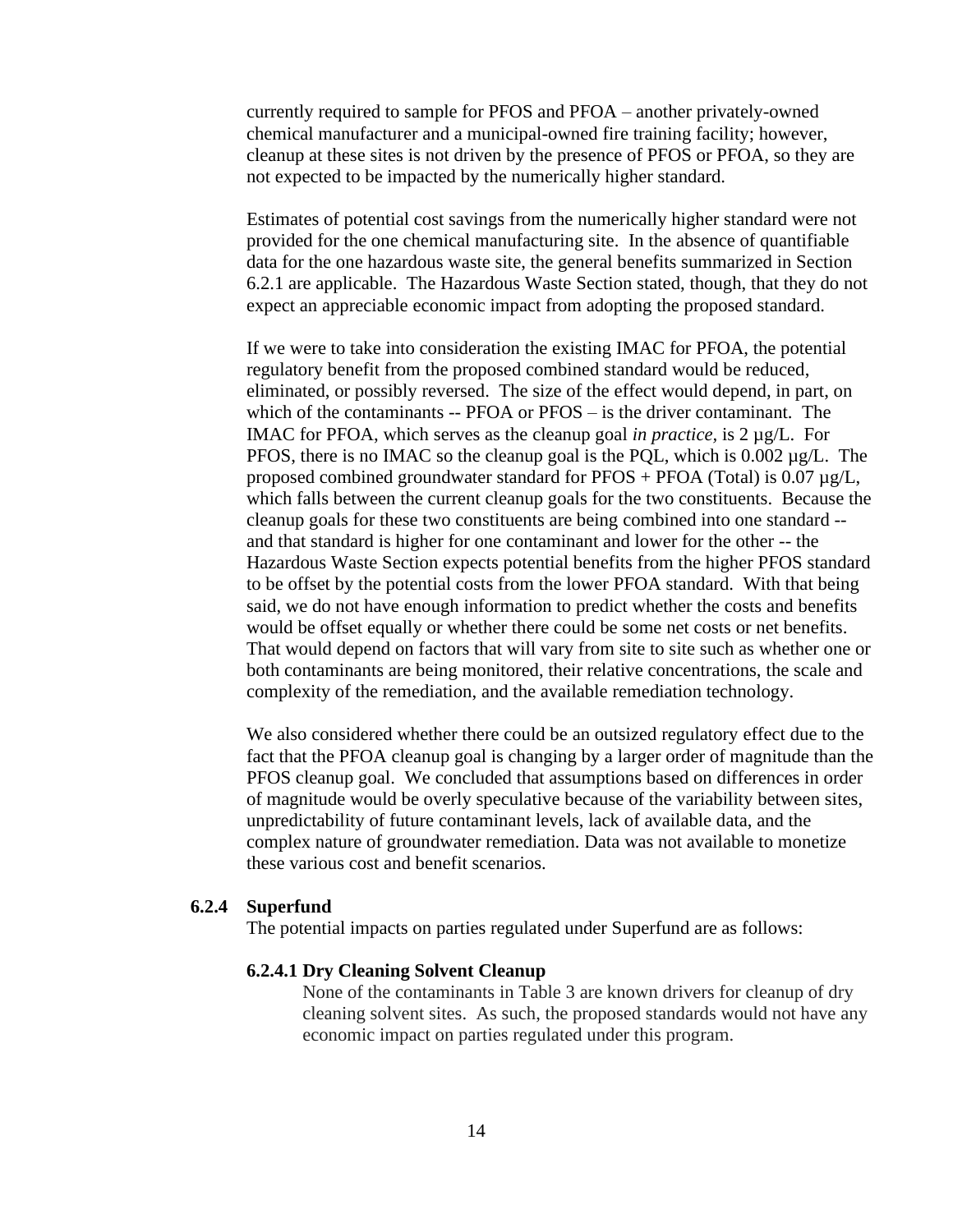### **Inactive Hazardous Waste**

The Inactive Hazardous Sites Program addresses sites contaminated with hazardous substances not related to permitted discharges. These are referred to as "inactive" sites because the original industries at the sites are generally no longer operating. Releases from these sites occurred before there were regulations prohibiting such releases. Some are the result of newer product spills. Most of these sites have since gone out of business or reorganized, making it difficult or impossible to find financially-viable responsible parties to do remediation. Compounding the complexity of remediating these sites is the lack of documentation regarding how, where, and when the release or releases occurred.

The Inactive Hazardous Sites Branch (IHSB) reported that, as of June 2019, there were 2,561 open IHSB cases. Of these, 666 were old landfills that received hazardous wastes before there were any regulations. The other 1,895 are non-landfill sites. IHSB estimated that about 80% of the nonlandfill sites are orphaned, which means they are left to the State to manage and pay for remediation, as funding allows. Of the 2,561 open cases, only about 13% are being remediated using private funds.

In addition to the State-funded and privately-funded sites, there are 75 inactive hazardous sites for which the federal government (EPA and Department of Defense) has responsibility under the Superfund Program. These are the sites on the National Priority List which are considered the most hazardous waste sites.



#### **Figure 1: Responsible Parties for Inactive Hazardous Waste Sites**

Remediation of hazardous waste sites is costly, some sites costing in the millions of dollars. For the landfills, DEQ receives funding from the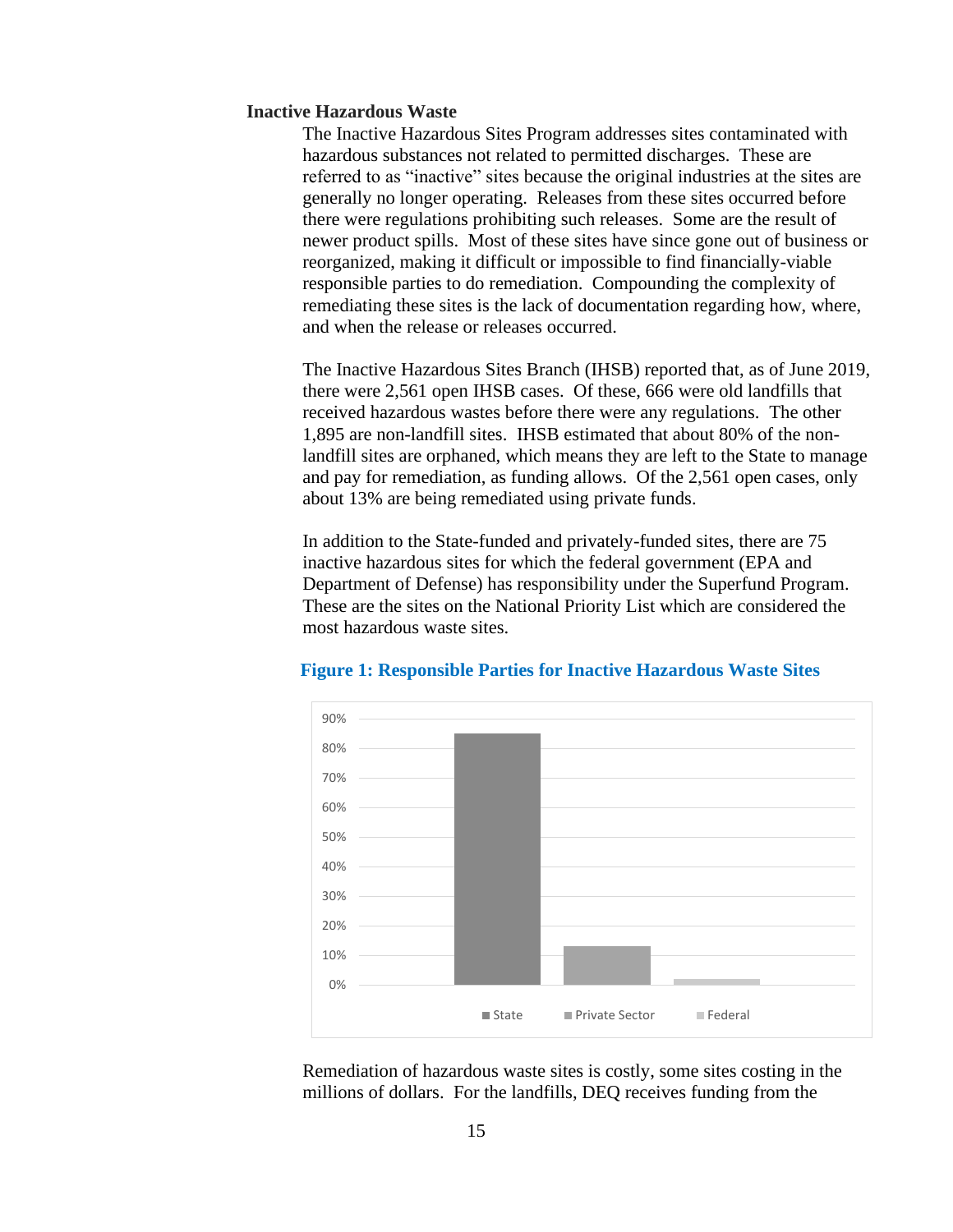statewide solid waste disposal tax. For the remaining orphaned sites, DEQ receives only \$400,000 per year. Because of this large funding shortfall for orphaned sites, many of them are uncontrolled and have multiple hazards with limited investigation completed.

Table 4 lists the chemicals (from the subset in Table 3) that IHSB reported are commonly found at inactive hazardous waste sites, and for which the proposed standards would potentially provide some cost savings.

| 4-chlorotoluene   | 2-methylphenol        |
|-------------------|-----------------------|
| endosulfan        | 2,4,5-trichlorophenol |
| methylnaphthalene | $p, p'$ -DDE          |

# **Table 4: Contaminants found at Inactive Hazardous Waste Sites**

Staff stated that 4-chlorotoluene would probably have the highest impact in terms of reducing remediation costs as that can be one of the driver contaminants. Every site is different in terms of which contaminants are present, the degree of contamination, and the scale and complexity of remediation required to meet groundwater standards. It follows that the cost for remediation is extremely variable. For this reason, we did not attempt to monetize the potential cost savings of the proposed standards. It is reasonable, however, to assume that sites with a driver contaminant such as 4-chlorotoluene could see a significant cost savings over the life of the remediation, which typically spans decades.

It is assumed that all types of inactive hazardous waste sites for which the State has responsibility, including landfills, have the potential to realize some amount of cost savings:

- Cost savings for cleanup of non-landfill orphaned sites and landfills would be realized by both DEQ as the regulator and by the taxpayer. DEQ would see cost savings from reduced staff time and resources needed for oversight of the sites' cleanup. This includes savings from performing fewer site visits and spending less time reviewing reports and preparing correspondence. This ultimately benefits the state taxpayer.
- Cost savings to landfills will translate into savings to the statewide solid waste disposal tax fund, leaving more funding available for remediation at landfills.
- The private sector could realize a direct benefit from cost savings on their own sites.
- Sites for which the federal government has responsibility will likely realize a lesser benefit than State-managed sites. The reason for this is that the federal government manages sites involving the most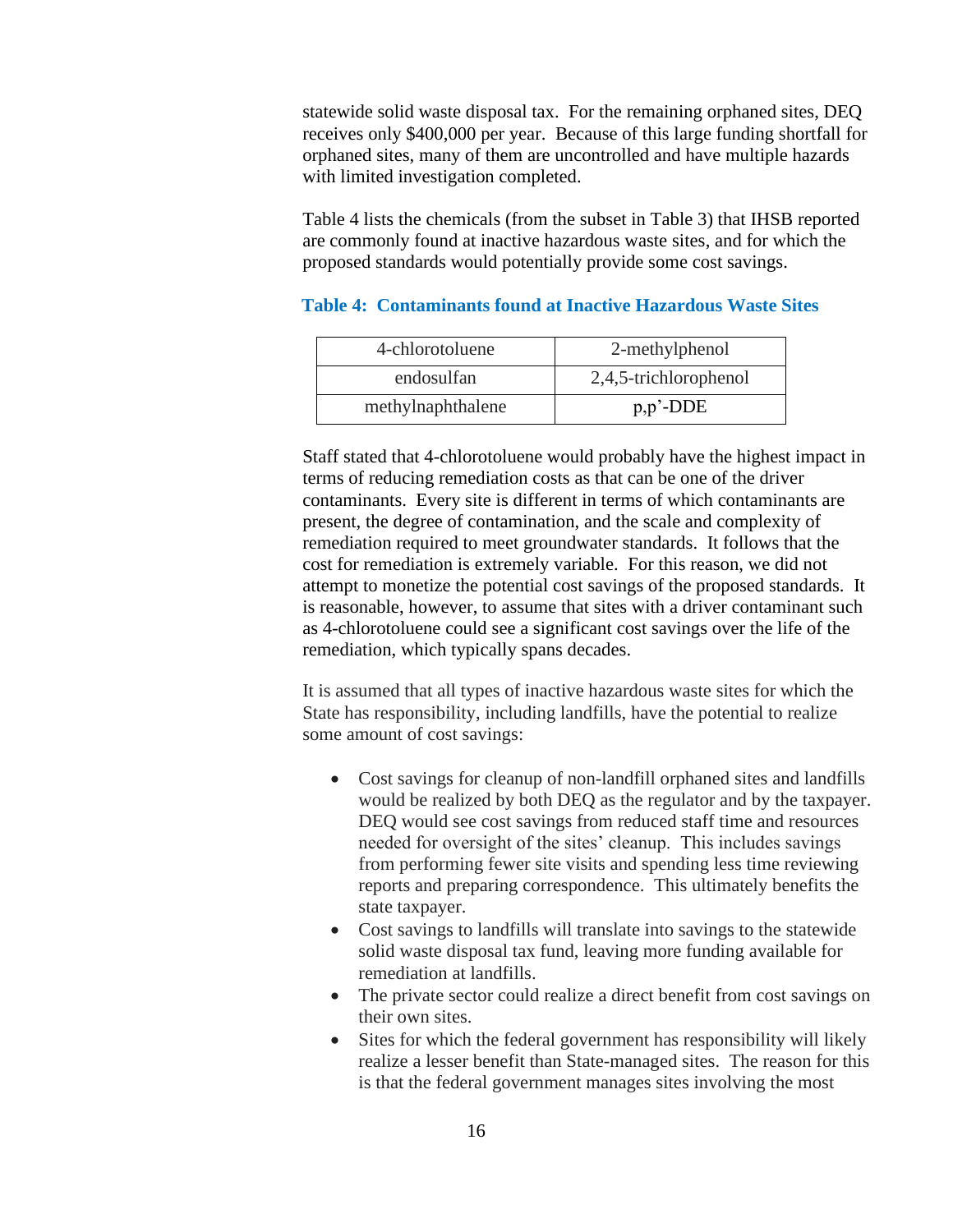hazardous contaminants, none of which are part of this proposed rulemaking.

In the absence of quantifiable data, the general benefits summarized in Section 6.2.1 are applicable to all parties responsible for inactive hazardous waste sites.

# **6.2.5 Solid Waste Program**

Within the Solid Waste Program, the parties that might be impacted are the following types of landfills:

- **Municipal Solid Waste (MSW) landfills -** nonhazardous waste from household, commercial, and institutional sources;
- **Construction and Demolition Debris (C&D) landfills –** solid waste from the construction, remodeling, repair, or demolition operations on pavement and buildings or structures; and
- **Industrial Waste (IW) landfills –** solid waste from manufacturing or industrial processes that is not a hazardous waste regulated under Subtitle C of RCRA. Includes waste resulting from manufacturing processes such as electric power generation, fertilizer/agricultural chemicals, iron and steel manufacturing, organic chemicals, transportation equipment, etc. Does not include mining waste or oil and gas waste.

MSW and C&D landfills are required to perform groundwater monitoring for a suite of contaminants set by federal and state regulation. Which contaminants they monitor for depend primarily on the age of the landfill. Older landfills -- permitted before Oct 9, 1993 -- monitor groundwater for contaminants listed in 40 CFR Part 258 "Criteria for Municipal Solid Waste Landfills" Appendix I "Constituents for Detection Monitoring" (typically referred to as "Appendix  $\Gamma$ ")<sup>6</sup>. Newer landfills -- permitted on or after Oct 9, 1993 -- also monitor groundwater for Appendix I contaminants; however, if they have exceedances, they are required to do additional monitoring of contaminants in the "List of Hazardous Inorganic and Organic Constituents" ("Appendix II"). If a contaminant is not listed on Appendix I or II, it is generally not required to be monitored at MSW or C&D landfills, although there are occasional exceptions based on waste stream.

IW landfills operate under a somewhat different groundwater monitoring scheme. In addition to monitoring for Appendix I contaminants, IW landfills also monitor for contaminants depending on the makeup of their specific waste stream. This results in greater variability between individual IW landfill facilities.

<sup>6</sup> *For determination of which contaminants are monitored at landfills:* Appendix I and II referenced from NC Solid Waste Section Environmental Monitoring List, Oct 15, 2018 [https://edocs.deq.nc.gov/WasteManagement/0/edoc/1257181/SWS\\_EnviroMonitoring\\_Constituents\\_List.pdf](https://edocs.deq.nc.gov/WasteManagement/0/edoc/1257181/SWS_EnviroMonitoring_Constituents_List.pdf)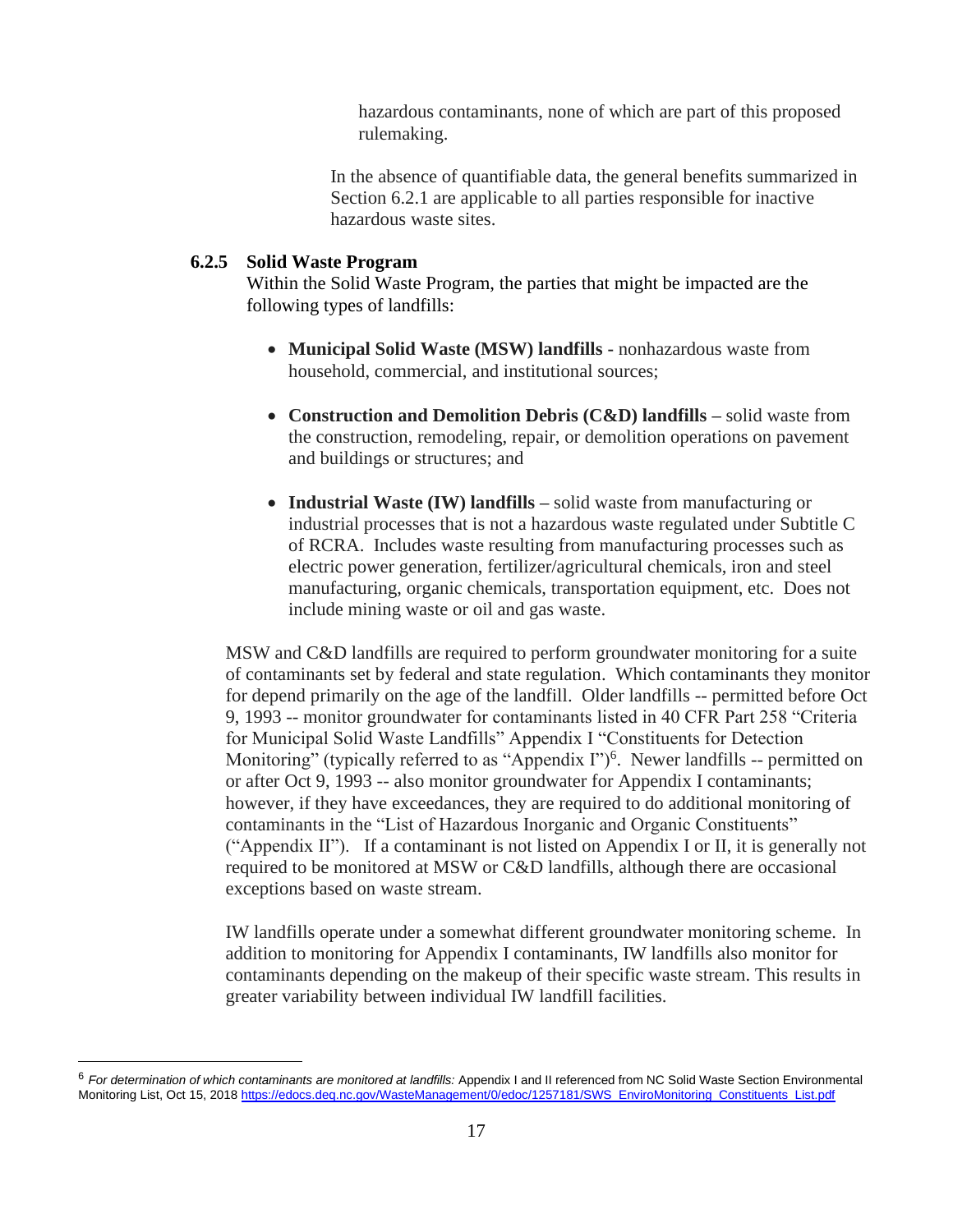Table 4 summarizes the numbers and types of landfills at which each of the proposed contaminants have been or are currently being monitored. It also states whether the contaminant is listed in Appendix I or II. About two thirds of the proposed contaminants have been tested for in groundwater at one or more of the three types of landfills. According to DWM Solid Waste Section staff, changing waste streams and other variables at landfills make it difficult to identify when one contaminant over another is the main driver for assessment or cleanup of contaminated groundwater. This means that even if a proposed contaminant was detected at a level above the PQL, we cannot claim that the adoption of a standard that is numerically higher has or has not benefited these landfills. For this reason, we have not attempted to monetize the ongoing fiscal impact of the proposed standards on landfills.

|                             | <b>Listed</b> in         | <b>Type &amp; Number of Landfills</b> |
|-----------------------------|--------------------------|---------------------------------------|
| <b>Contaminant</b>          | <b>40 CFR Part 258</b>   | at which Contaminant                  |
|                             | <b>Appendix I or II?</b> | has been Monitored                    |
| <b>Metals/Inorganics</b>    |                          |                                       |
| strontium and compounds     |                          | $IW -1$                               |
|                             |                          | $MSW - 2$                             |
| tin (inorganic forms)       | Appendix II              | <b>MSW-28</b>                         |
|                             |                          | C&D-9                                 |
| <b>Organics</b>             |                          |                                       |
| acetochlor ESA              | $\overline{a}$           | none                                  |
| acetochlor OXA              |                          | none                                  |
|                             |                          | $MSW-2$                               |
| acetophenone                | Appendix II              | $C&D-2$                               |
| benzyl alcohol              | Appendix II              | $MSW-3$                               |
| bromomethane                | Appendix I               | none                                  |
| n-butanol                   |                          | none                                  |
| sec-butanol                 |                          | none                                  |
| 4-chlorotoluene             |                          | $IW-4$                                |
| dalapon                     |                          | none                                  |
| 1,4-dibromobenzene          |                          | none                                  |
| p,p'-DDE                    | Appendix II              | $MSW-4$                               |
| dinoseb                     | Appendix II              | $MSW-5$                               |
| diphenyl ether              |                          | $IW-1$                                |
| diquat                      |                          | none                                  |
| endosulfan sulfate          | Appendix II              | none                                  |
| endothall                   |                          | none                                  |
|                             |                          | <b>MSW-18</b>                         |
| alpha-hexachlorocyclohexane |                          | $C&D-6$                               |
| beta-hexachlorocyclohexane  |                          | $MSW-15$                              |
|                             |                          | $C&D-4$                               |
| 2-hexanone                  | Appendix I               | $MSW-21$                              |

### **Table 4: Proposed Contaminants Monitored at NC Solid Waste Landfills**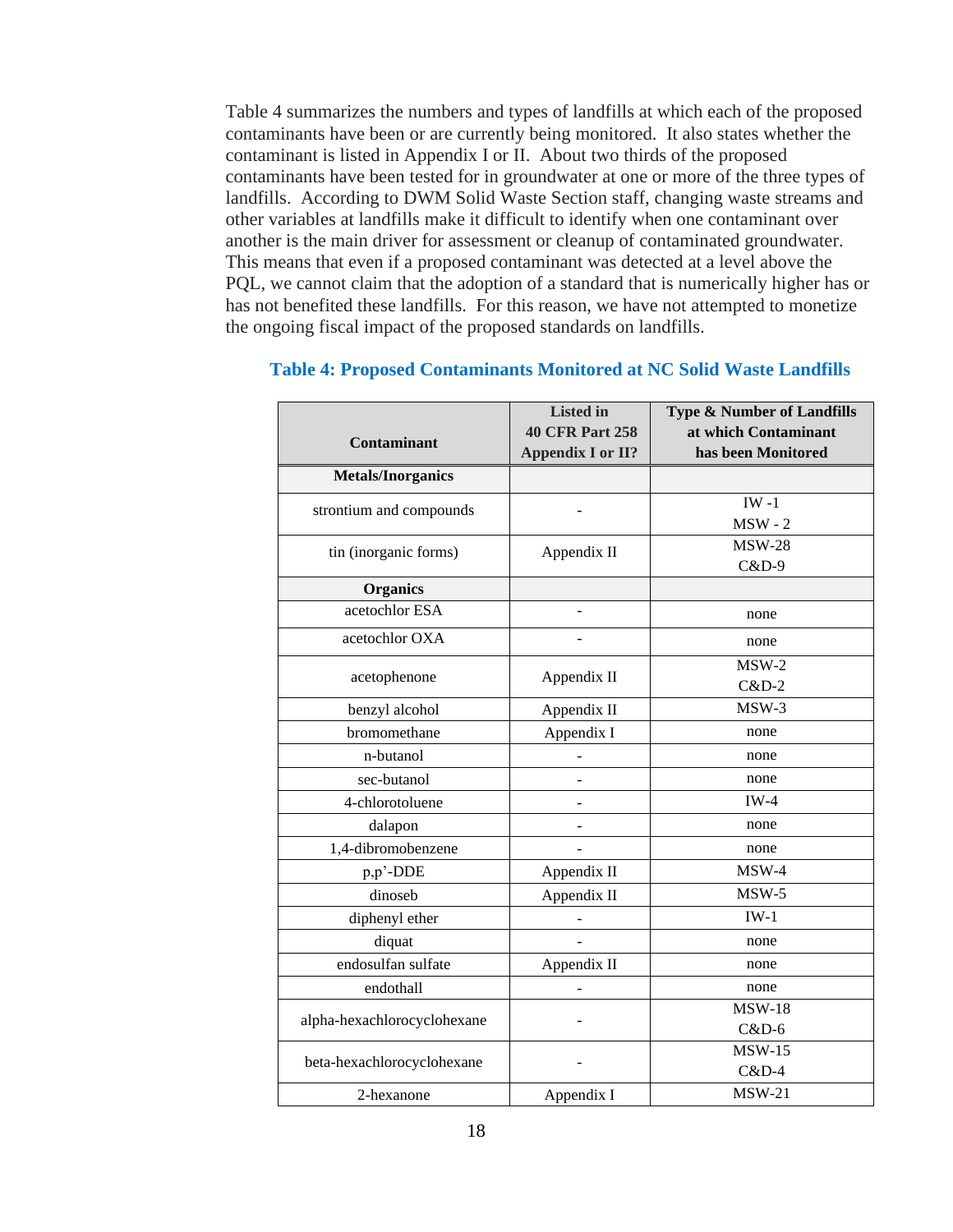|                               |             | $C&D-5$                           |
|-------------------------------|-------------|-----------------------------------|
|                               |             | $IW-1$                            |
|                               |             | $MSW-3$                           |
| 4-isopropyltoluene            |             | $IW-1$                            |
|                               |             | $MSW-34$                          |
| methyl isobutyl ketone        | Appendix I  | $C&D-5$                           |
|                               |             | $IW-2$                            |
| methyl methacrylate           | Appendix II | MSW-8                             |
| 1-methylnapthalene            |             | none                              |
| 2-methylphenol                | Appendix II | $MSW-3$                           |
| perfluorooctane sulfonic acid |             | None*                             |
| (PFOS) and perfluorooctanoic  |             | *Leachate from lined landfills    |
| acid (PFOA) (Total)           |             | will be tested beginning in 2019. |
| propylene glycol              |             | none                              |
| 2,4,5-trichlorophenol         | Appendix II | $MSW-2$                           |

Although about one third of the contaminants have not been monitored at these types of landfills, we cannot say with reasonable certainty that they will not be monitored in the future. Degradation of landfill materials over time or the development of a leak in a liner could result in the detection of a previously-undetected contaminant. It is also common for the makeup of materials collected at a landfill (waste stream) to vary over time. This could result in the introduction of additional contaminants to the groundwater and additional testing requirements. Further compounding the difficulty in monetizing a fiscal impact is that it is impossible to predict if future analytical testing will detect higher levels or lower levels of a particular contaminant. For these reasons, we have not attempted to monetize the future fiscal impact of the proposed standards on landfills.

In the absence of quantifiable data, the general benefits summarized in Section 6.2.1 are applicable to all parties responsible for regulated solid waste landfills.

It is assumed that all regulated landfills could potentially benefit from a numericallyhigher groundwater standard for the reasons stated above. This benefit could be realized regardless of ownership. According to DWM, there were approximately 311 active and inactive MSW, C&D, and IW landfill facilities in North Carolina as of February 1, 2019<sup>7</sup>. The majority of these types of landfills are owned either by private entities or local governments, although there is a total of seven landfills owned by state and federal governments (Table 5). We do not anticipate one type of landfill or one subgroup of owner to benefit more than another.

<sup>7</sup> *For data on numbers of NCDWM Solid Waste permitted facilities:* <https://deq.nc.gov/about/divisions/waste-management/sw/data/facility-lists>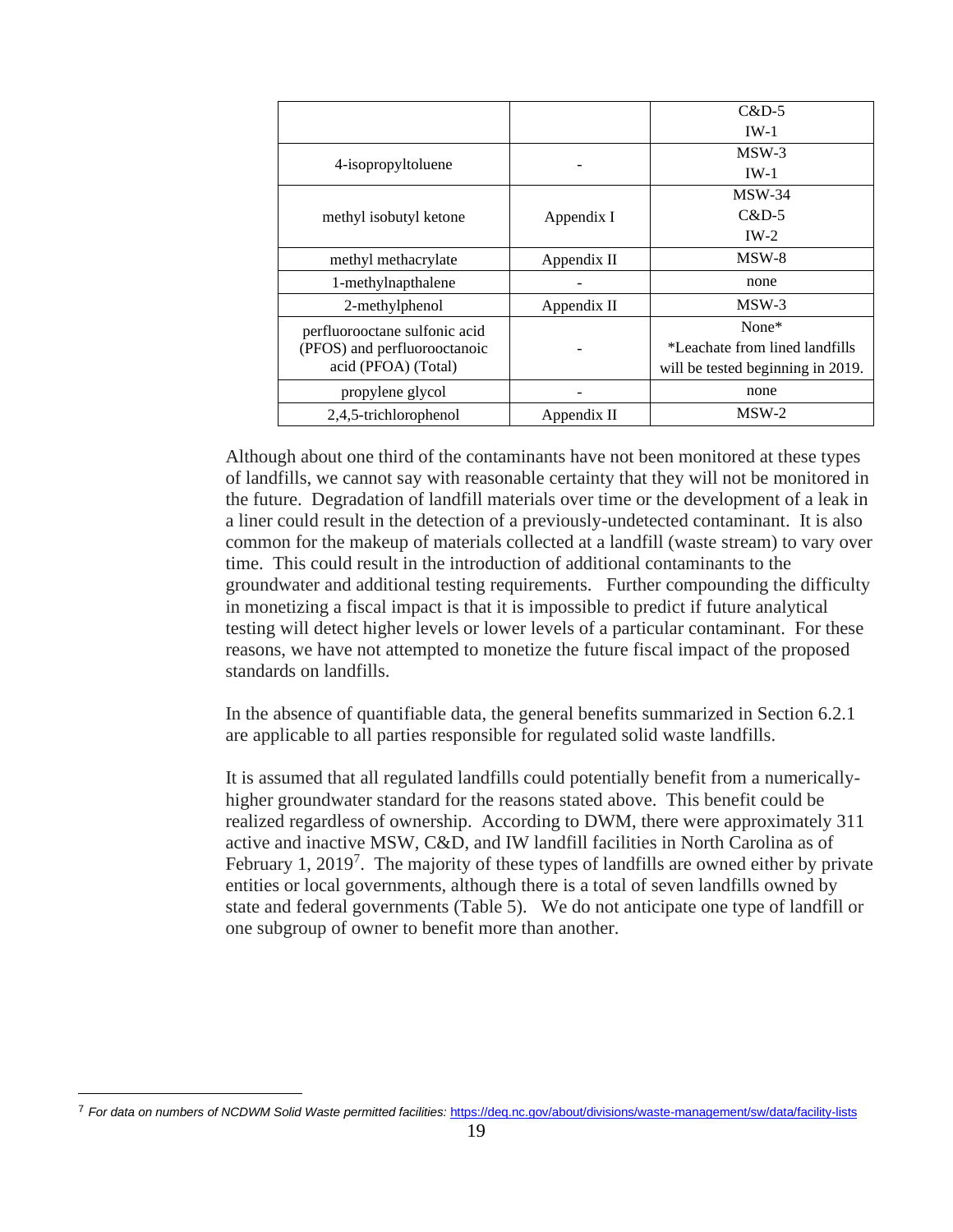|            | <b>Privately-</b><br>owned | <b>Local Govt-</b><br>owned | State-<br>owned | <b>Federal-</b><br>owned | Sub-<br><b>Total</b> |
|------------|----------------------------|-----------------------------|-----------------|--------------------------|----------------------|
| C&D        | 34                         |                             |                 |                          | 86                   |
| Industrial |                            |                             |                 |                          |                      |
| <b>MSW</b> |                            | 135                         |                 |                          | 183                  |
|            |                            |                             |                 | <b>TOTAL</b>             | 311                  |

#### **Table 5: Ownership of C&D, IW, and MSW Landfills in North Carolina**

#### **6.2.6 Underground Storage Tanks**

The Underground Storage Tank (UST) Section of DEQ oversees programs related to the cleanup of contaminated soil and groundwater due to releases of contaminants from USTs. These sites are required to cleanup to the groundwater standard or, in the absence of a standard, to the PQL. Of the contaminants in Table 3, only those associated with petroleum products were identified by the UST Section as potential contaminants of concern at UST release sites. This subset of contaminants is listed in Table 6.

| Benzyl alcohol      | Methyl isobutyl ketone |
|---------------------|------------------------|
| <b>Bromomethane</b> | 1-methylnapthalene     |
| n-Butanol           | 2-methylphenol         |
| 4-chlorotoluene     | Propylene glycol       |
| 2-hexanone          | 2,4,5-trichlorophenol  |
| 4-Isopropyltoluene  |                        |

#### **Table 6: Potential Non-Driver Contaminants at UST Sites**

While each of the contaminants in Table 6 has the potential to be found at UST sites, none of them are considered drivers for assessment and remediation of petroleum releases. This is because other petroleum products -- such as MTBE and benzene – are usually the drivers as they are more widespread and have substantially greater cleanup costs. The contaminants in Table 6 are found in very small amounts, as additives or incidental contamination.

Although none of the proposed standards are for driver contaminants, we still anticipate some economic benefit to various parties from adopting standards that are numerically higher than the associated PQLs. Currently, when non-driver contaminants are found at levels above the PQLs, closeout of a UST remediation site can be delayed. Under this scenario, soil excavation and groundwater cleanup (e.g., pump and treat) activities will cease, but groundwater monitoring will continue until the site is closed out. Non-driver contaminants tend to be less volatile than the driver contaminants and are therefore harder to remediate, relying more on passive remediation techniques such as natural biodegradation and time.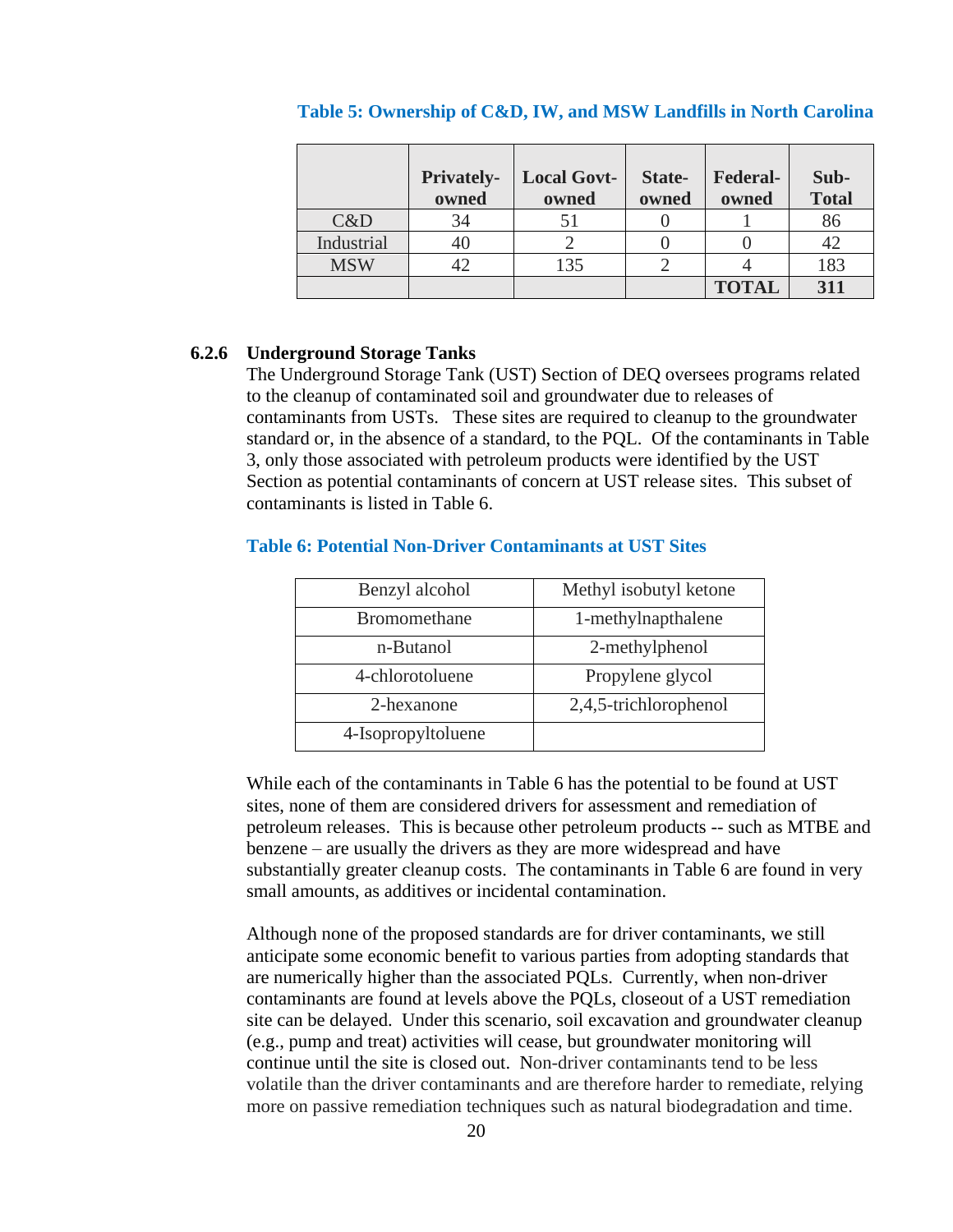For example, if a site is successfully remediated for the driver contaminant (such as MTBE) by soil excavation and treatment of groundwater, but levels of another contaminant (such as 1-methylnapthalene) remain elevated above the PQL, excavation and treatment cease, but monitoring for the non-driver contaminants must continue. Adopting a standard that it numerically higher than the PQL should result in fewer instances and shorter durations of delayed closeouts.

The UST Section conservatively estimated that elevated levels of non-driver contaminants, such as those listed in Table 6, could delay closeout of UST petroleum release sites by as much as five years and affect up to 10% of active remediation sites annually. These are rough estimates based on decades of staff experience and are solely meant to provide a basis for analysis. The actual duration of closeout and number of sites affected is highly variable from site to site and year to year. Staff estimated that approximately 400 sites in a year achieve successful cleanup of the driver contaminant. It follows that the closeout of 40 sites (10%) might be delayed due to lingering presence of non-driver contaminants.

The largest portions of cleanup costs are associated with soil excavation, groundwater cleanup, and groundwater monitoring. Since soil excavation and groundwater cleanup are not factors for non-driver contaminants, those costs are not included in this analysis. The UST Section estimated that delaying closeout of one site could cost up to \$10,000 per year for ongoing monitoring (sampling and laboratory analyses). This is likely an overestimate for many sites, but it should provide a reasonable basis to consider the maximum possible cost for a complex site. Costs will be highly variable between sites due to differences in site-specific conditions, monitoring frequencies, and contaminants being tested.

The responsible parties for the majority of UST sites are private commercial entities (50.84%) or private non-commercial entities (36.74%). Responsible parties can include tank owners, operators, and landowners. A total of 5.54% of sites are owned by government entities, which include federal (e.g., military bases, post offices) state (NCDOT, prisons, hospitals), or local governments. The remaining 6.88% are State-lead sites, which are sites where the State assumes responsibility for remediation when the commercial responsible party cannot or will not perform remediation as required.

| <b>Responsible Party</b>                 | # Active<br><b>Sites</b> | % Active<br><b>Sites</b> |
|------------------------------------------|--------------------------|--------------------------|
| Commercial                               | 7,045                    | 50.84%                   |
| Non-commercial                           | 5,091                    | 36.74%                   |
| State-lead                               | 953                      | 6.88%                    |
| Government-owned (state, local, federal) | 768                      | 5.54%                    |
| <b>TOTAL</b>                             | 13.857                   | 100%                     |

### **Table 7: Responsible Parties of Active Storage Tank Sites in North Carolina**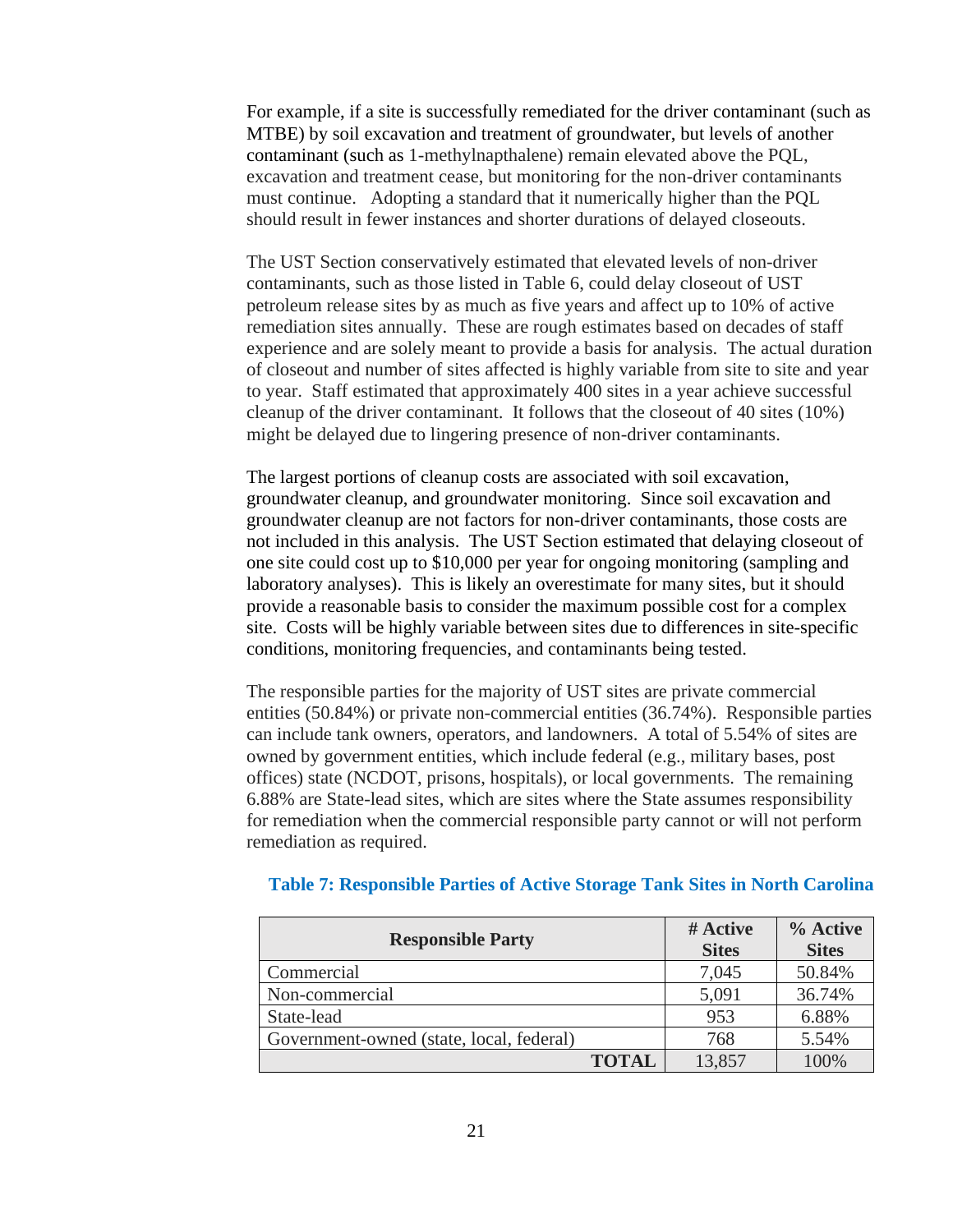Over five years, it is assumed the responsible parties would receive a cost savings proportional to the number of sites they own or operate. The one exception to that is for commercial sites. Commercial sites have access to funds from the State's UST Commercial Trust Fund dedicated to cleaning up contaminated UST sites. The net costs for commercial sites are limited to a \$20,000 deductible per site, regardless of how extensive the remediation plan. After meeting the deductible, commercial sites are eligible for reimbursement from the UST Commercial Trust Fund for 100% of their expenses.

Currently, the UST Commercial Trust Fund does not have enough funds to cover all the commercial remediation projects in a given year. As such, the North Carolina General Assembly limits reimbursements to a subset of commercial UST remediation sites that are ranked as having an Intermediate risk or greater to human health and the environment. Assessment and remediation work at the remaining commercial UST sites has been suspended indefinitely. These are sites that are not receiving reimbursement either because they are lower risk and are therefore ineligible or because the UST Commercial Trust Fund has insufficient funds to reimburse all eligible projects in a given funding cycle. In the near term, the proposed rulemaking will be of little or no benefit to sites not eligible for funding (i.e., lower risk sites), but these sites may benefit in the long term as funding becomes available.

It stands to reason that the potential savings to commercial sites will be shifted to the UST Commercial Trust Fund. The UST Commercial Trust Fund will save money on current remediation sites, thereby leaving more money available for remediation of additional sites. In turn, cleanup of additional sites provides an indirect benefit to a localized subset of private well water consumers and the environment in the form of improved groundwater protection. Aside from the subset of well water consumers who will benefit from savings to the UST Commercial Trust Fund, privately-owned *non-commercial* sites stand to benefit the most from the proposed standards as they are responsible for the vast majority of sites for which no such trust fund is available.

The UST Section Trust Fund Branch will realize cost savings due to reduced assessment, corrective action, and monitoring costs. This savings will be reinvested to address the substantial backlog of sites that need attention. Government-owned sites are not eligible for money from the State Trust Fund, so the agencies themselves will realize direct benefits from reduced monitoring costs. Data was not readily available on the proportion of federal versus state versus local government-owned sites, so we assumed each government subgroup would benefit equally.

Table 8 presents the estimated maximum savings over the next 5 years for each responsible party subgroup and the benefit to the UST Commercial Trust Fund. These amounts were estimated as follows: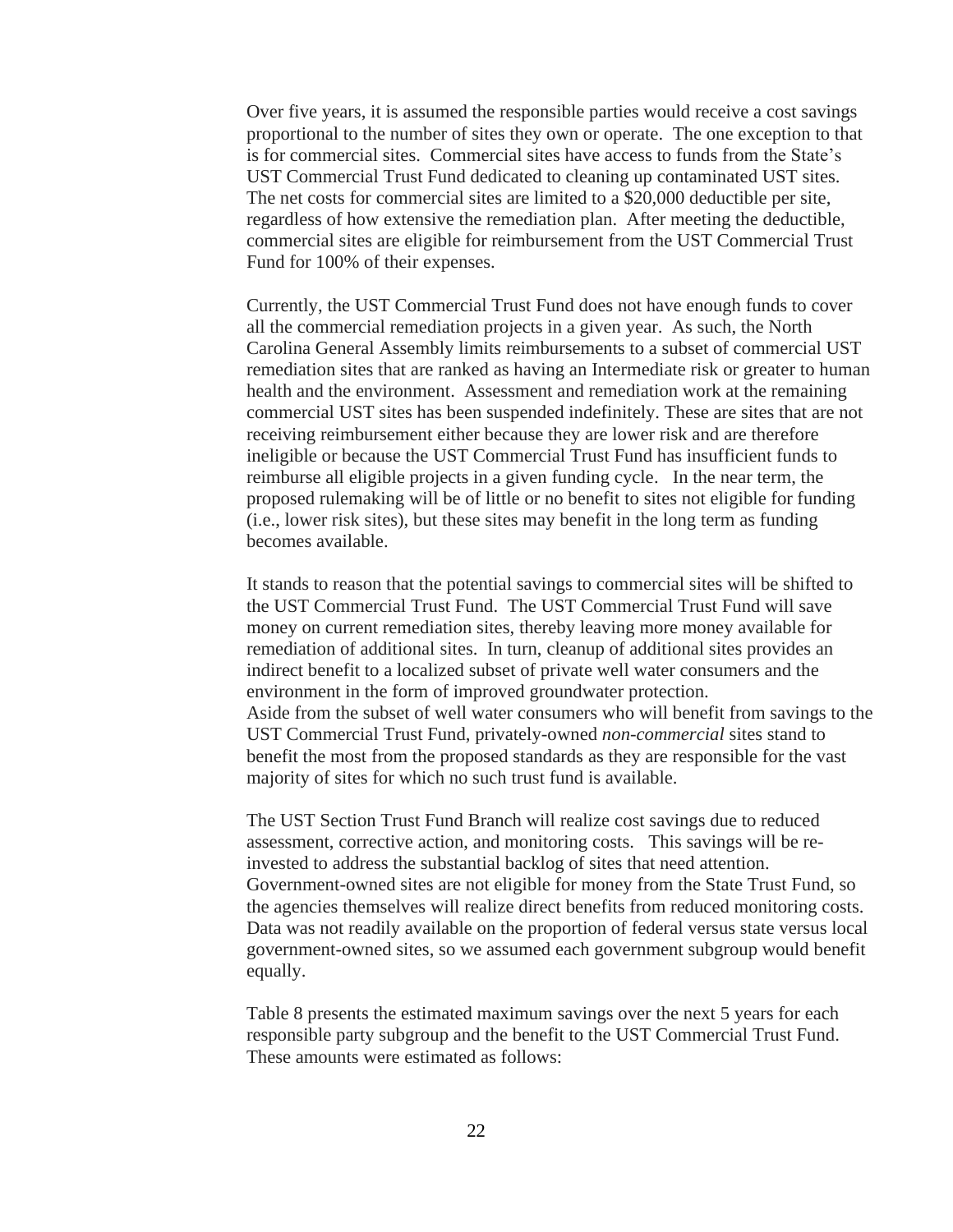Total savings for all parties over the 5 years: 40 sites per year x  $$10,000/year = $400,000$  per year x 5 years = \$2,000,000 **(\$1,754,884 Net Present Value, using 7% discount rate)**

The cost savings proportionate to each subgroup of responsible parties over 5 years was estimated as follows:

**% of Active Sites x \$1,754,884 / 100.**

### **Table 8: Maximum Cost Savings for UST Responsible Parties Over Five Years in Millions of 2019 Dollars**

| <b>Responsible Party</b>         | % Active Sites       | <b>Savings</b><br>\$M\$                          |
|----------------------------------|----------------------|--------------------------------------------------|
| <b>UST Commercial Trust Fund</b> | 50.84%               | \$0.8922                                         |
| Non-commercial                   | 36.74%               | \$0.6447                                         |
| State-lead commercial            | 6.88%                | \$0.1207                                         |
| Government-owned                 | 1.85%                | \$0.03246                                        |
| (state, local, and federal)      | 1.85%                | \$0.03246                                        |
|                                  | 1.85%                | \$0.03246                                        |
| Commercial sites                 | (see UST Trust Fund) | \$0                                              |
| <b>TOTAL</b>                     | 100%                 | \$1.75498<br>rounded to<br>\$1.76M<br><b>NPV</b> |

This is likely an overestimate for the reasons stated above as well as the fact that some sites might still experience some delayed closeout if contaminant levels remain higher than the new standard. The proposed standards for these contaminants were, in many cases, proposed by the UST Section in order to provide regulated parties from relief from the numerically-lower PQLs. As such, it is reasonable to expect that a majority of sites will receive some benefit from the proposed standards in the form of reduced monitoring costs. More precisely, these sites will continue to receive some *ongoing* benefit from the proposed standards since the standards are already in effect as IMACs.

## **6.2.7 DWR Groundwater Protection Program**

### **6.2.7.1 Hazardous Waste Injection Wells**

Administered by DWR, the Groundwater Protection Program uses the groundwater standards for remediating sites in which hazardous waste was disposed of by injecting it into underground wells, a practice that is now prohibited. There are very few of hazardous waste injection well sites still under DWR oversight.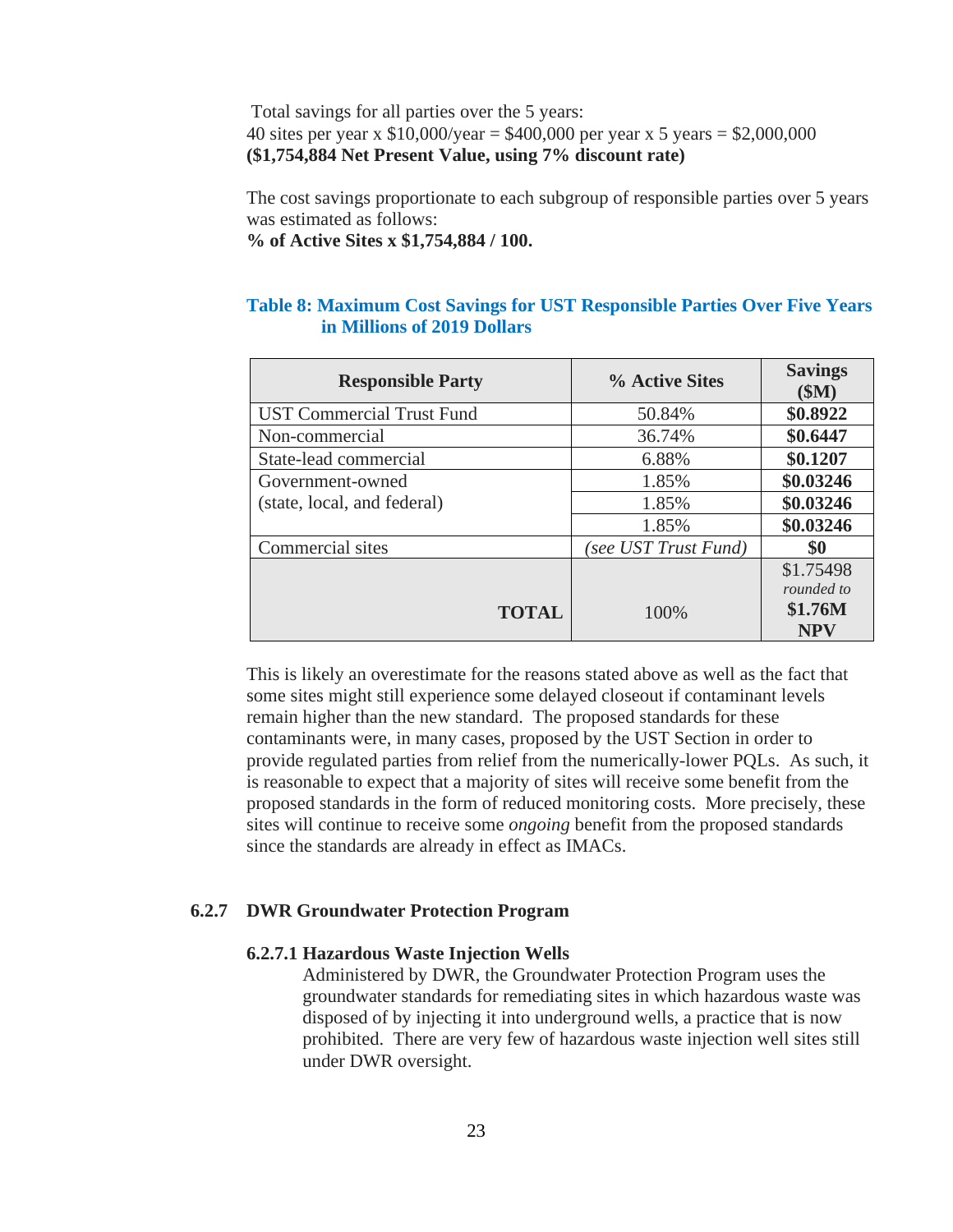The impact of the proposed standards on parties regulated under DWR's Groundwater Protection Program is expected to be negligible. Any potential impact will be mitigated by [Rule 15A NCAC 02L .0407](http://reports.oah.state.nc.us/ncac/title%2015a%20-%20environmental%20quality/chapter%2002%20-%20environmental%20management/subchapter%20l/15a%20ncac%2002l%20.0407.pdf) which allows remediation of groundwater contamination to either the groundwater standards **or** to a level that is "as closely thereto as is economically and technologically feasible." It is unlikely, therefore, that the adoption of a groundwater standard that is higher than the technology-based PQL would provide a cost savings beyond that which is already allowed by this provision. In some cases, Rule 15A NCAC 02L .0407(c) requires remediation levels based on values other than the groundwater standards, such as IMACs, federal drinking water standards, or contaminant solubility. Because the regulatory baseline for this program is varied and not limited to the groundwater standard, we do not anticipate any economic impact on parties regulated under this program.

### **6.2.7.2 Non-discharge Sites**

DWR is authorized under Subchapters 15A NCAC 02L (Groundwater Classification and Standards) and 15A NCAC 02T (Waste Not Discharged to Surface Waters) to issue permits that allow the discharge of waste onto land or into the subsurface under conditions outlined in a "non-discharge" permit. Infrequently, cleanup activities from these discharges may be required. Staff reported that there are no cleanup activities underway on permitted sites for any of the 31 contaminants in Table 3, and none of the 31 contaminants are part of permittees' required monitoring suite. For this reason, there is no data available to quantify how many non-discharge sites could potentially be affected. Staff indicated that of the proposed standards, only PFOS/PFOA is currently being considered for monitoring in the future. Without data on current levels of PFOS/PFOA at these sites, or an estimate on how many sites would exceed the PQL for this contaminant, staff cannot speculate on many sites might benefit from a standard that is numerically higher than the PQL. For these reasons, we have not attempted to monetize the potential economic impact to current or future non-discharge permittees.

DWR's Groundwater Protection Program anticipates no direct or indirect economic impact to their program from the proposed rule.

## **6.2.8 NC Department of Health and Human Services (NC DHHS)**

The [On-Site Water Protection Branch](https://ehs.ncpublichealth.com/oswp/) programs within NC DHHS provide oversight of sub-surface on-site wastewater treatment systems. They also provide consultative services related to wastewater and private drinking water wells to local health departments. They use the groundwater standards for non-regulatory purposes only. Staff confirmed that the proposed changes to the groundwater standards should have no impact on their programs.

### **6.2.9 Agriculture**

Although some of these contaminants are products used in agriculture - particularly pesticides (including herbicides) -- our standards will not affect the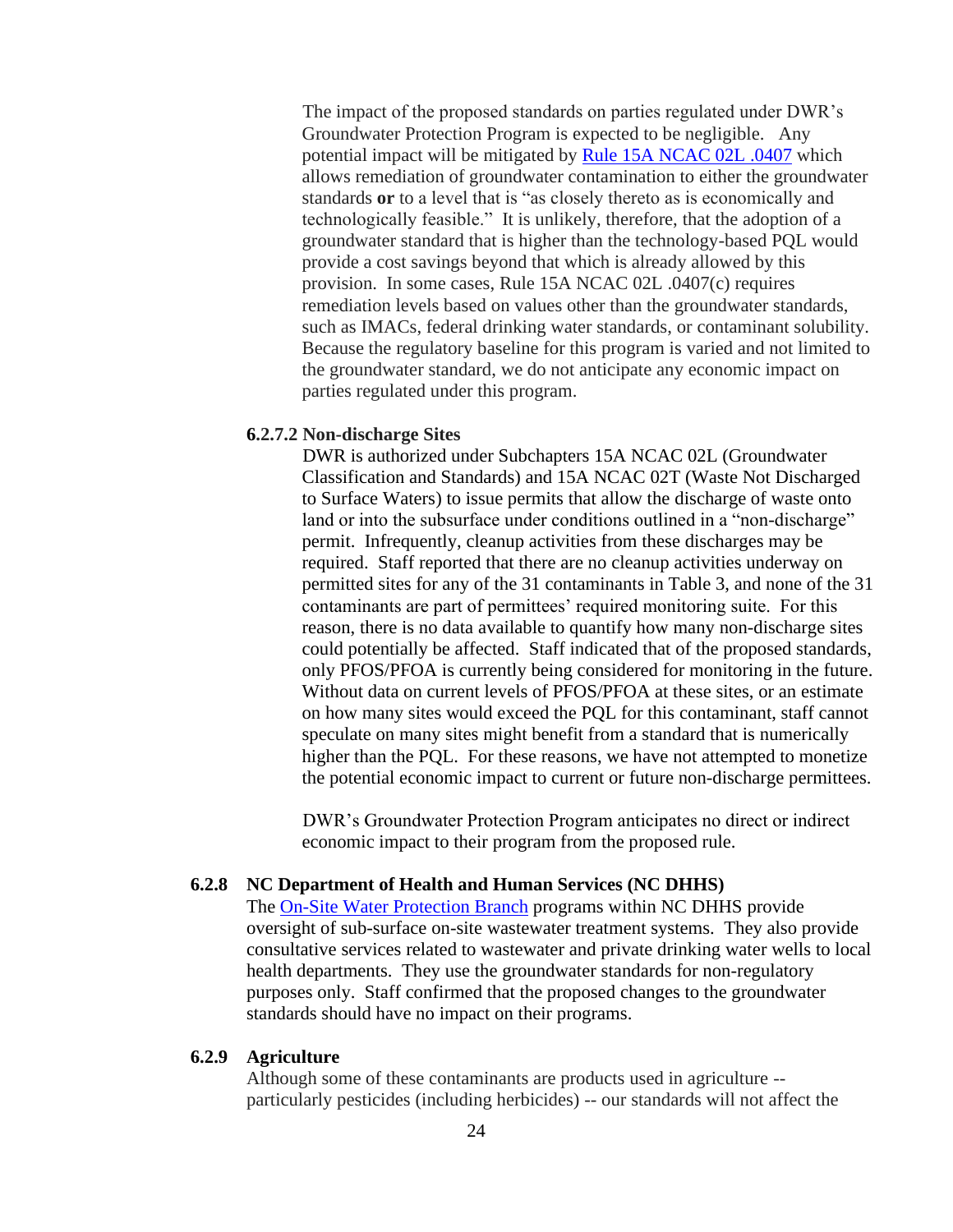agricultural community. Use of herbicides in agriculture is regulated by different criteria, typically lifetime Health Advisory Levels (HAL) or maximum contaminant levels (MCL). Use of other types of pesticides is subject to other federal and state regulations and is not required to comply with EMC's groundwater standards.

DWR contacted the Department of Agriculture and Consumer Services who reported no anticipated direct or indirect economic impact to the agency from the proposed rule.

### **6.2.10 NC Department of Transportation (NCDOT)**

The program within NCDOT that will be primarily affected is the Asphalt Testing Program. The NCDOT Asphalt Testing Program performs on-site testing of asphalt for Department construction activities using ASTM Method D2172-88. This method requires the use of solvents. Solvents stored, spilled, or disposed of onsite near operating labs can result in releases of these solvents to the environment.

NCDOT identified four contaminants on our proposed standards list that have been detected in groundwater at some asphalt testing sites: acetic acid, n-butanol, secbutanol, and methyl-isobutyl-ketone. All of these are breakdown products of solvents. In the absence of groundwater standards for these four contaminants, NCDOT states that they use background concentrations as the threshold to determine compliance of their sites with 15A NCAC 02L .0202. They reported that the proposed standards for acetic acid, n-butanol, sec-butanol, and methyl-isobutylketone are slightly higher than background concentrations; as such, compliance with the proposed standards may be achieved more readily.

Because the presence and detection of contaminants at each site is highly variable and unpredictable, NCDOT could not provide estimates of the number of sites that would benefit or the likelihood of benefit from the numerically higher standards. They did state, though, that any potential benefit would likely be negligible. Further minimizing a potential benefit is the fact that a change to the standards for these four contaminants would only be realized if one of these contaminants were the main driver for remediation at a particular site. This type of data was not available for our analysis. For these reasons, we have not attempted to monetize the potential benefit.

In the absence of quantifiable data for asphalt testing sites, the general benefits summarized in Section 6.2.1 are applicable. If there are benefits to NCDOT in terms of cost savings, it would most likely be realized in the form of savings to their Highway Maintenance Fund, which funds groundwater remediation projects among many other transportation-related projects.

### **6.2.11 Private wells**

None of the contaminants for which we are proposing standards are currently required to be analyzed for under Section 15A NCAC 18A .3800 Private Drinking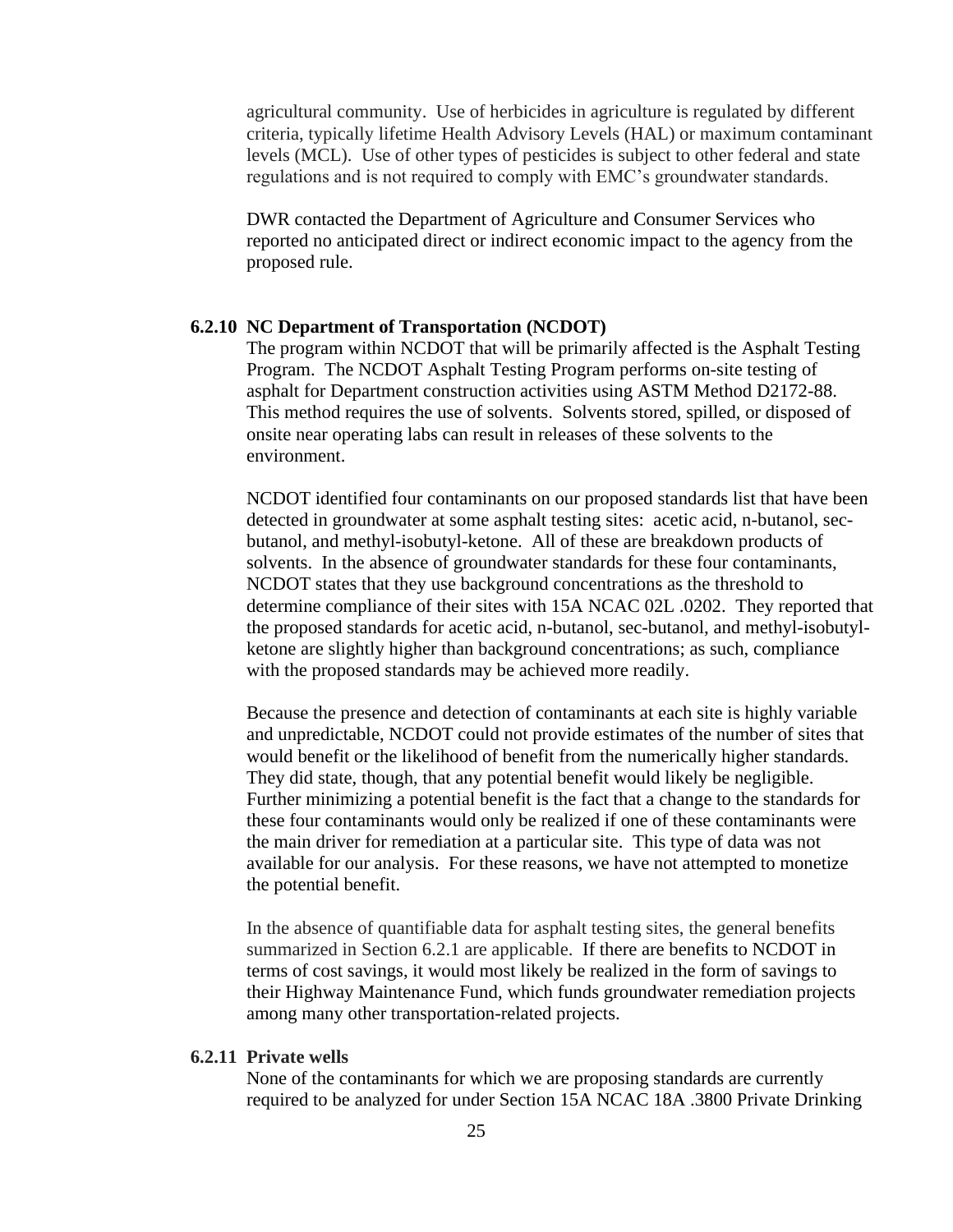Water Well Sampling. Nor do these rules require that well water comply with our groundwater standards. The State does not use the groundwater standards to regulate the water quality of private well water. The burden to monitor water quality of private well water is on the well owners. Information relating to the groundwater standards may be provided by NC DHHS to a well owner if there is a concern about possible contamination, but the well owner would not be required to take action. For these reasons, the proposed groundwater standards should not have any economic impact on private well owners.

#### **6.3 Interim Maximum Allowable Concentrations (IMACs)**

If this analysis were to take into account existing IMACs, the estimated cost savings would likely be considerably reduced for all but five contaminants. For the five contaminants for which the proposed groundwater standard will be lower than the IMAC, there could be some remediation costs not accounted for in this analysis. Remediation costs would be limited to responsible parties for sites at which one of the following contaminants is a driver: acetochlor ESA, acetochlor OXA, 2,4-dinitrotoluene, n-butanol, and perfluorooctanoic acid (PFOA). For PFOA, potential costs would be offset by potential benefits of the higher PFOS standard (see Section 6.2.3). For n-butanol, which was identified by NCDOT as a contaminant at asphalt testing sites, the potential costs from a lower cleanup goal would likely be negligible since it is a non-driver contaminant (see Section 6.2.10). For acetochlor ESA, acetochlor OXA, and 2,4-dinitrotoluene, the costs to site owners of a lower cleanup goal would be associated with increased monitoring frequency and duration and potential use of a more expensive cleanup technology. State agencies could also incur opportunity costs from reduced staff capacity and funding resources that would have otherwise been reinvested at additional sites in need of cleanup. There are few sites at which these particular contaminants are the main drivers for cleanup, so the potential amount of costs realized is likely very low.

### **7. Summary**

The agency anticipates that if the groundwater standards are adopted as proposed, there would be an ongoing net benefit to regulated parties from having standards that are numerically-higher than the regulatory baseline for 31 of the 47 contaminants (Table 3). For purposes of this analysis, the regulatory baseline is the Practical Quantitation Limit (PQL) and not the existing Interim Maximum Allowable Concentrations (IMACs). Because there are existing IMACs in place for all but two of the contaminants in Table 3, the bulk of the cost savings would be considered largely an ongoing benefit rather than a benefit that will begin at some point in the future.

For the other 16 contaminants (Table 2) included in this rulemaking, we concluded that the adoption of standards will neither increase nor decrease regulatory requirements because the PQL will remain the baseline. For this reason, the adoption of the 16 standards in Table 2 should have no quantifiable impact on regulated persons, at least for the foreseeable future.

Benefits associated with this rulemaking would be realized by parties regulated primarily under the agency's UST, Hazardous Waste, Inactive Hazardous Waste, and Solid Waste Landfill programs. For most programs, we provided qualitative descriptions of the potential benefits,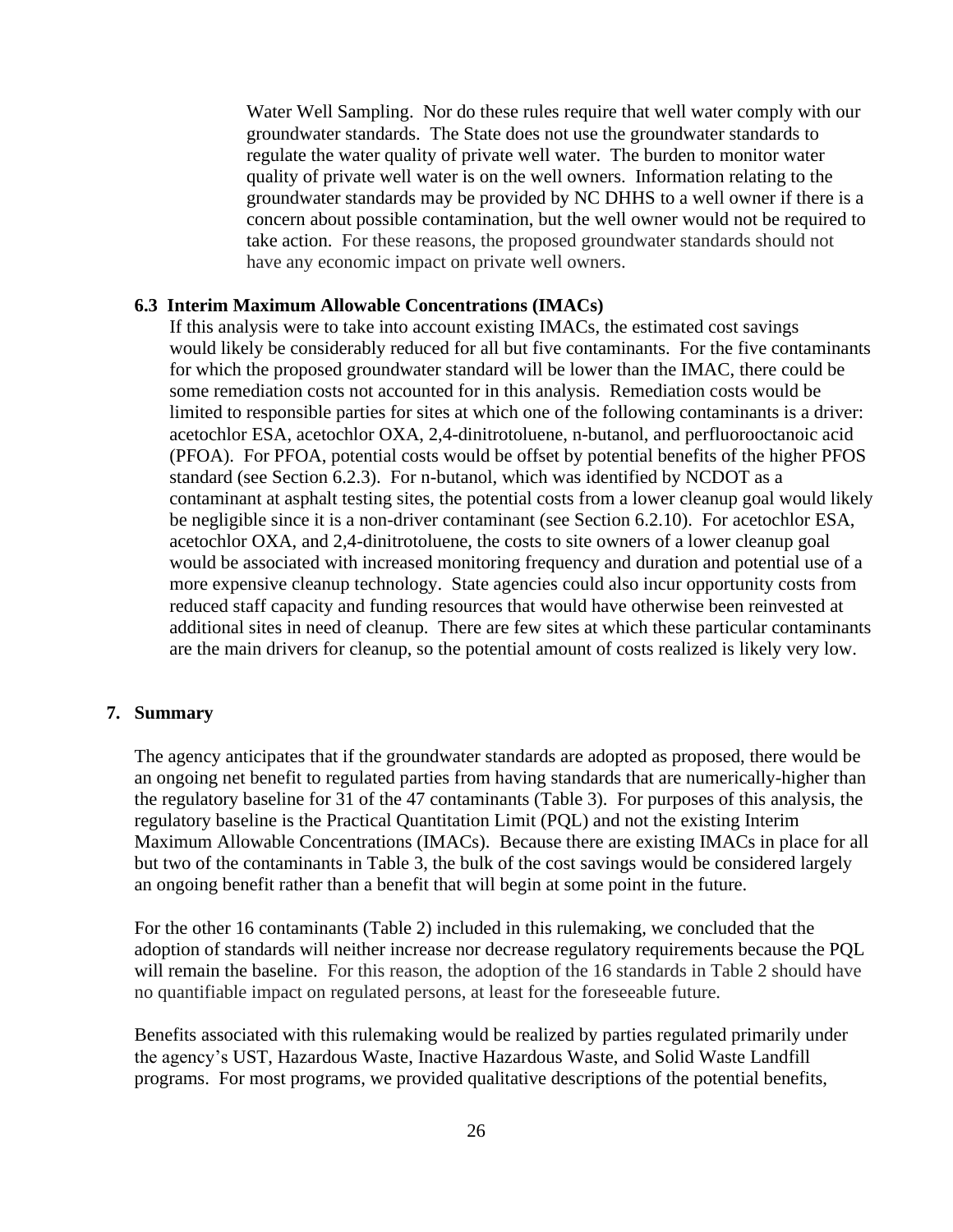many of which could be generalized to all programs. We provided quantitative data when available and made assumptions based on past data and trends when appropriate.

With the exception of the UST program, we did not attempt to monetize the potential benefits. This is because of the high degree of variability among sites in terms of which contaminants are present, which contaminants are the drivers for cleanup, the degree of contamination, the scale and complexity of remediation required to meet groundwater standards, the protracted length of time required to remediate groundwater, the age of some sites (i.e., lack of data). Together with the fact that we cannot reasonably predict future levels of groundwater contamination nor the pace at which cleanup and testing technologies will advance, we were hesitant to monetize future benefits associated with the groundwater standards as this would be overly speculative.

Unquantified benefits to regulated parties include reduced frequency of monitoring, reduced number of contaminants being tested, reduced number of groundwater wells being monitored (labor costs) and reduced cleanup time. Cost savings from completing groundwater remediation in a shorter period of time would largely be from spending less on operation and maintenance of the cleanup technology. Operation and maintenance costs can be substantial and would likely make up the largest portion of cost savings realized from the proposed standards.

The only quantified cost savings were related to the UST Program. It was estimated that over a five-year period, non-commercial UST owners, the State Commercial UST Trust Fund, and federal, state and local government agencies could realize a total maximum savings of \$1.76M (net present value).

Unquantified benefits to State government include savings to staff time and resources for DEQ and NCDOT due to reduced administrative oversight.

Perhaps the largest beneficiary of this rulemaking would be the state taxpayer who would potentially benefit in terms of cost savings to the following state funds that provide full or partial funding for groundwater remediation projects:

- UST Commercial Trust Fund funds groundwater remediation at commercial UST sites;
- State Highway Maintenance Fund funds groundwater remediation at asphalt testing program;
- Solid Waste Disposal Tax Fund funds groundwater remediation at inactive hazardous waste landfills.

Savings to these funds in the near term would allow remediation at more sites in the long term. This should result in improved compliance with the groundwater standards, which would result in further protection of the groundwaters of the state as a resource and as a source of drinking water. This benefit would be realized by the environment and by those citizens who consume private well water.

If this analysis were to take into account existing IMACs, the estimated cost savings would likely be considerably reduced for all but five contaminants for which the proposed standard is lower than the IMAC. As summarized in Section 6.3, there could be some remediation costs associated with these contaminants which are not accounted for in this analysis. The costs to site owners of a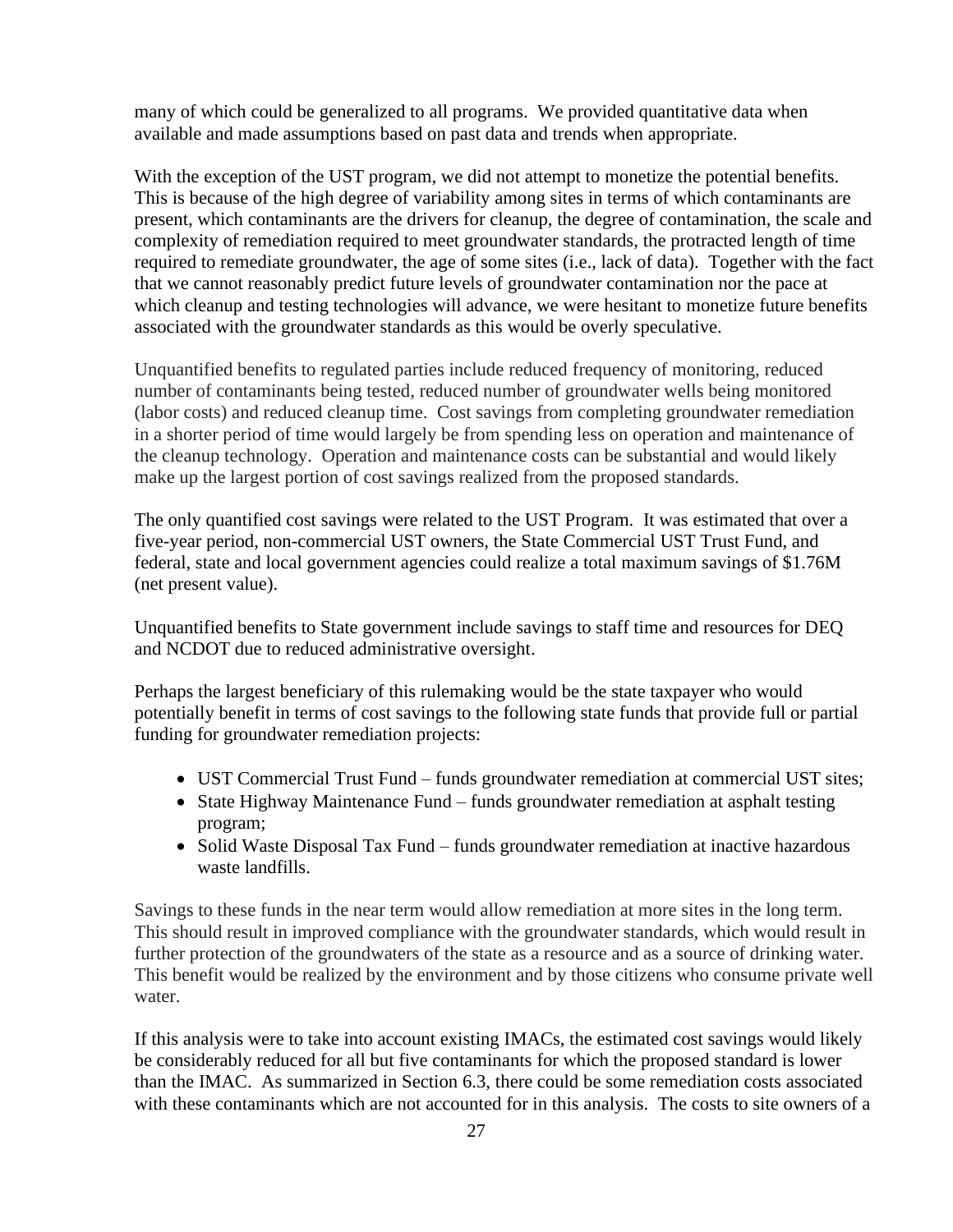lower cleanup goal would be associated with increased monitoring frequency and duration and potential use of a more expensive cleanup technology. State agencies could also incur opportunity costs from reduced staff capacity and funding resources that would have otherwise been reinvested at additional sites in need of cleanup. Remediation costs would be limited to sites at which one of the five contaminants is the driver for cleanup. Only one such site was identified during this analysis; for this site, the potential costs from a lower PFOA standard would be either fully or partially offset by the potential savings from a higher PFOS standard.

The agency does not have sufficient data to reasonably predict whether the total quantified and unquantified impacts of the proposed rulemaking will meet or exceed the \$1,000,000 threshold for substantial economic impact as defined in G.S. 150B-21.4. It is reasonable to expect, however, that there will be a net direct benefit to regulated entities and state government and a zero to netpositive indirect benefit for well water consumers and the environment. The amount of savings could not be determined because of the high degree of variability and unpredictability of contaminated sites and remediation methods.